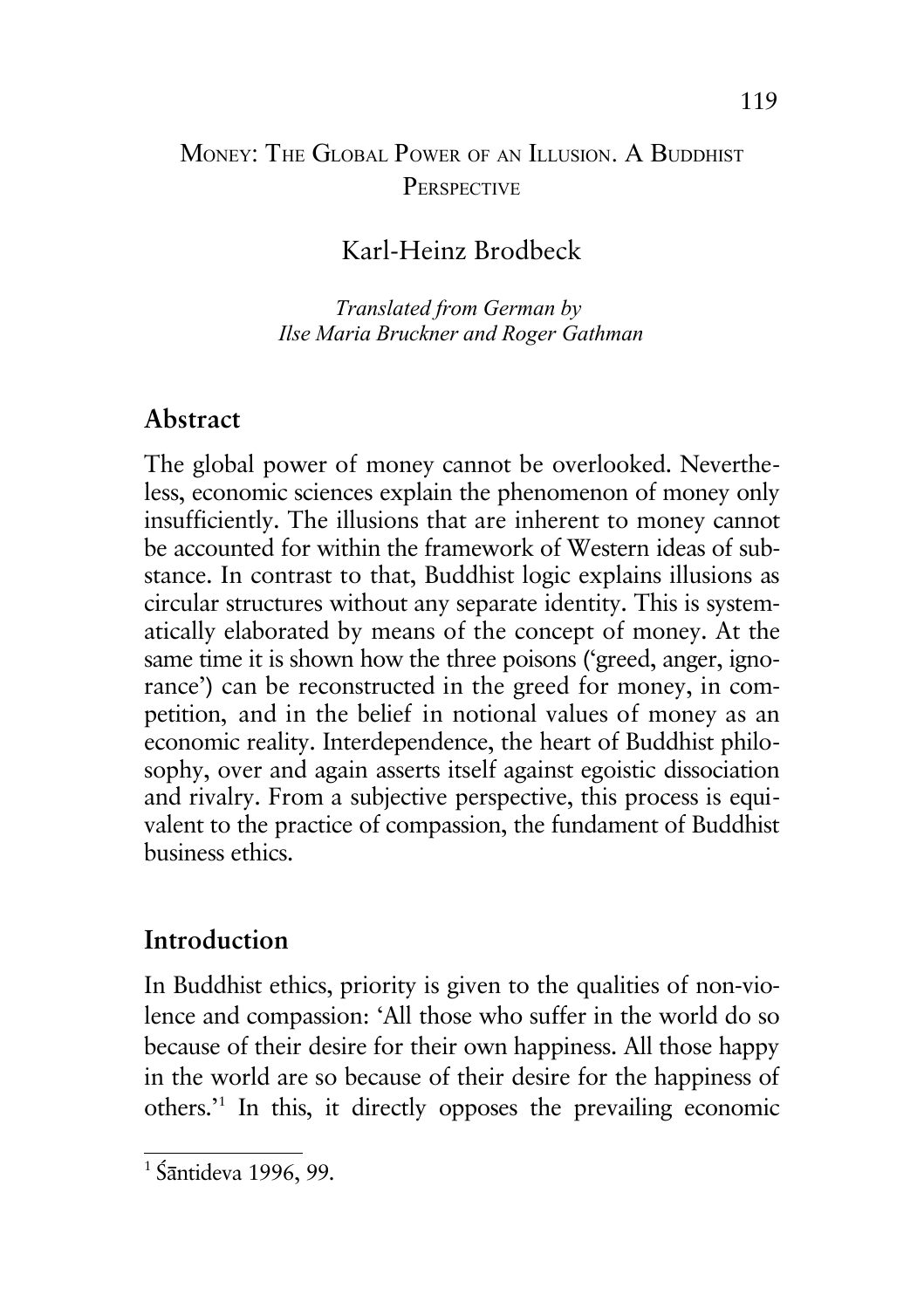ideology, whose central idea was expressed by Adam Smith as follows: 'It is not from the benevolence of the butcher, the brewer, or the baker, that we expect our dinner, but from their regard to their own interest. We address ourselves, not to their humanity but to their self-love'<sup>2</sup> . The Buddhist critique of egoism, however, is not derived from a moral norm, but from the insight that wrong thought causes suffering. In so far as Buddhism deals with deluded forms of thought, it is a *critical philosophy*. Buddha is described as teaching 'with differentiation, he does not teach here in a one-sided way'<sup>3</sup> . Consequently, the Buddhist teaching is described as 'the discriminative, differentiating, analytical or critical teaching<sup>34</sup> (*vibhajjavāda*). 'Criticism is the very essence of Buddha's teaching'<sup>5</sup>. 'Buddhism is criticism'<sup>6</sup> .

We can apply this teaching to some of the recent literature that focuses on consumerism, ecological problems, women's and children's rights, general questions of justice, etc., under the rubric of economics.<sup>7</sup> The critical potential offered by Buddhist tradition, and most of all by the Madhyamaka philosophy, has not been much in evidence in these discussions. Yet, it is the central subject of Madhyamaka philosophy to show the immanent untenability of existing forms of thought – not from a perspective of nihilism, of which Nāgārjuna has often been accused, but from the realization that erroneous thought is the

<sup>2</sup> Smith 1976, 26f.

 $3$  Nyānaponika Thera / Bhikkhu Bodhi (transl.), 1999, Vol. 5, p. 260 (=Anguttara Nikāya 10.94, PTS, Vol. V, 190).

<sup>&</sup>lt;sup>4</sup> Nyānatiloka / Nyānaponika. 1984, Vol. 5, 133, note 119 (commentary on the quotation above; original text in German). *Annotation by the translator:* In the English selected edition based on the complete translation into German it says: 'a discriminative, differentiating doctrine', see Nyānaponika Thera / Bhikkhu Bodhi (transl.), 1999, p. 314, n. 63.

<sup>5</sup> Murti 1980, 8.

<sup>6</sup> Hakamaya 1997, 56.

<sup>7</sup> Schumacher 1965; Payutto 1994; Harvey 2000.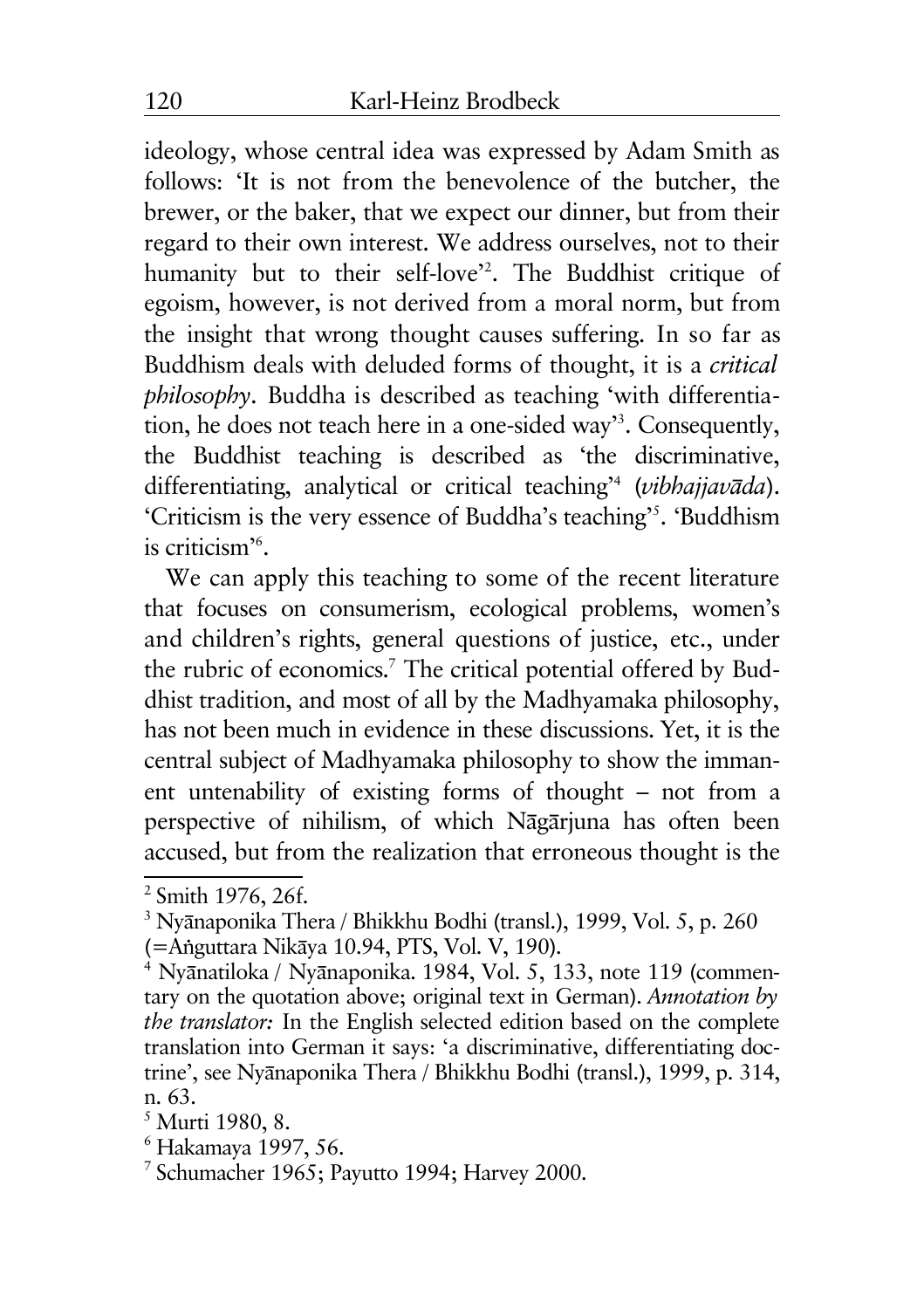cause of all suffering and an obstacle on the way to liberation. Even so, the attempt to sustain a systematic and pertinent critique of modern economic science, and especially of the theory of money, performed in the tradition of Nālandā, say, has been very limited up to the present day.<sup>8</sup> In the following I will draft the outline of how such a critique could be formulated. For this, I will need to sketch out some of the fundamental concepts of Buddhist psychology and of Madhyamaka logic in order to develop them so that they can be applied to the problems of the theory of money and, by extension, to the reality perceived in global capitalism. Some considerations about the responsibility of Engaged Buddhism will conclude this essay.

#### **The Three Poisons**

According to the Buddhist idea, human action is governed by a defiled motivation. These defilements may be subsumed in the concept of the three poisons: greed, hatred, and delusion (Pāli: *lobha, dosa, moha*; Sanskrit: *lobha, dveşa, moha*). These three poisons constitute the process wherein the ego constructs its domain to defend the illusion of the thought of 'I'. In fact, the human personality is interlinked in various ways with other human and living beings, with nature and with mental phenomena. In this interdependency, an independent 'acting human entity' is illusory. It is generated through the grasping of transient objects (greed) and the defending of the objects grasped (hatred) on the basis of an illusory idea of the self (delusion).

In Buddhist practice, we come to realize the illusoriness of this process. Two core methods to achieve this can be identified: first, the careful analysis of conscious processes, which are permeated with illusory thoughts; and secondly, the development of compassion as a remedy against the three poisons. The

<sup>8</sup>Alexandrin 1993; Loy 1991; Brodbeck 2001, 2002, 2006.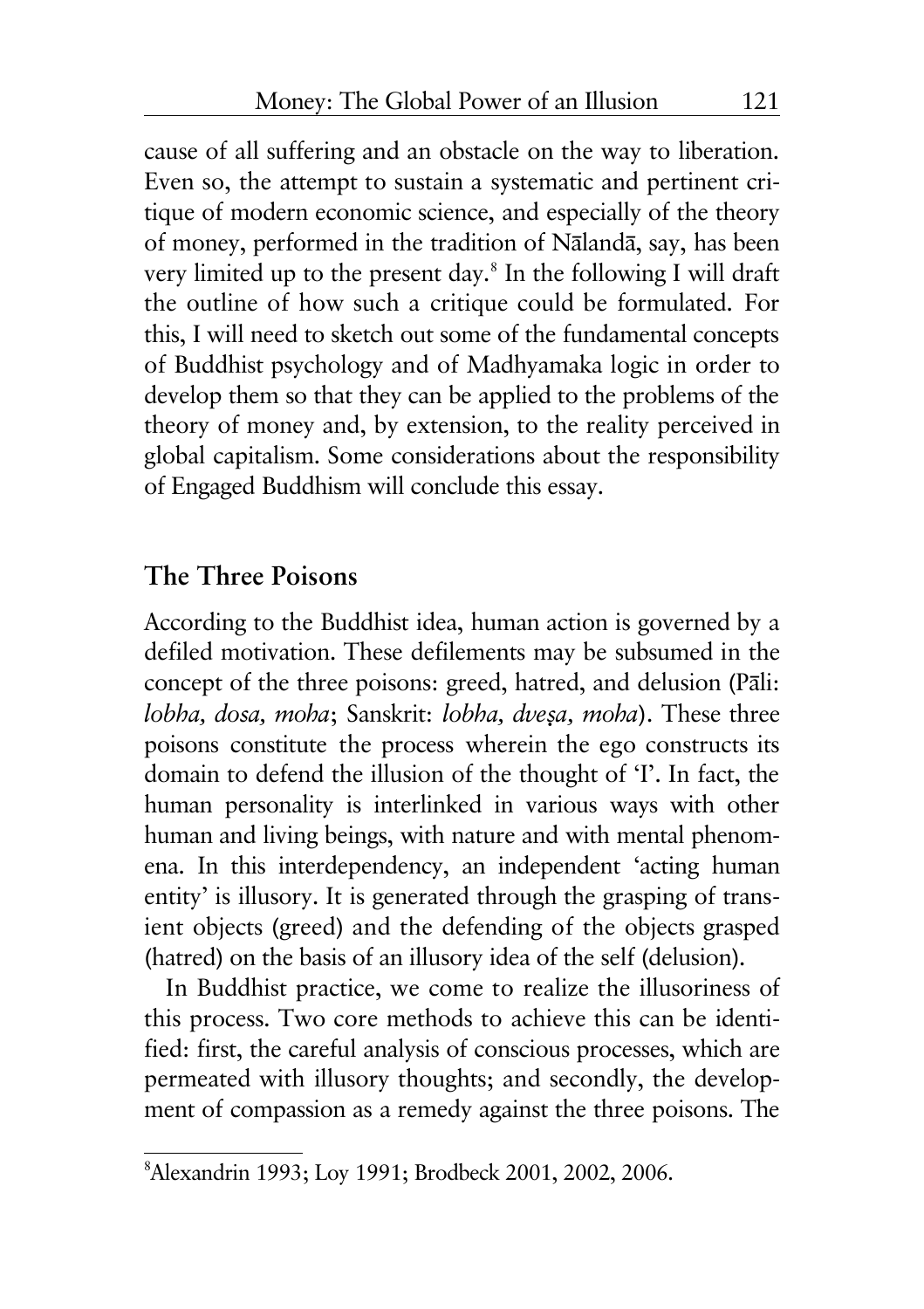practice of compassion is not a superficial moral rule here, but instead is based on the insight into that state of interdependence and, at the same time, into the emptiness of all phenomena, which have no immanent substance, no ego, and no nature of self (*svabhava*). Consequently, the practice of compassion is nothing but the highest form of Buddhist knowledge, that insight into the emptiness (*sūnyatā*) of all phenomena which is transformed into action. This means that, in Buddhism, ethics cannot be separated from epistemology.

Instead, compassionate ethical action is a way of embedding a cognitive practice in one's everyday environment, based on the realization of the interdependence of all phenomena, whose emptiness, in turn, serves to substantiate and justify ethical action. That is why there is no 'value-neutral' theory of human action. Each and every cognition of social processes hides a moral judgment, and so every theory that appears to be 'valueneutral' is, in truth, an *implicit ethics*.

Indeed, the core diagnosis in the Buddha's teaching is that all frustration and all suffering are rooted in knowledge that has been diverted from its object. Nevertheless, in everyday reality the truth about this repressed knowledge of the concept of a substantial 'I', becomes apparent: it is an illusion that cannot withstand the test of experience. In the end it is wrong thinking that is responsible for the suffering in the world. The public sphere of communication is contaminated by concepts that are proven to be delusions by the fact that, by holding on to them, people expose themselves again and again to the most varied forms of undesirable situations.

So we don't have the simple option of drawing a moral doctrine from the spirit of Buddha's teaching to place it alongside economic practice in order to tame the economy. The nature of social and economic actions is created by forms of thought and as a result of a motivation which all prove to be illusory. Economic practice will always be shaped and governed by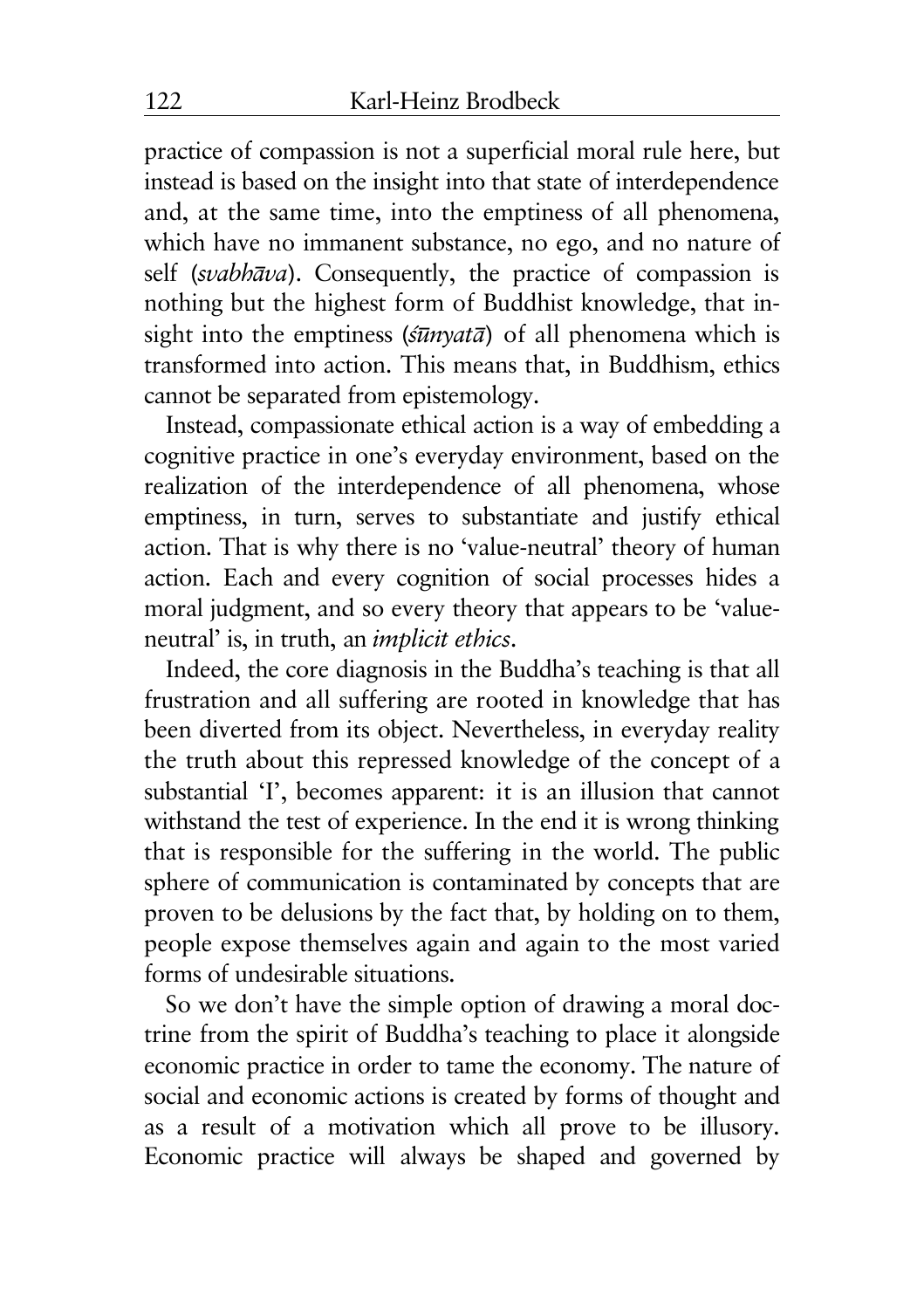forms of thought which have suffering as their consequence, unless it takes the mutual interdependency of all social and natural phenomena as its foundation.

## **Madhyamaka Logic**

Admittedly, so far this general diagnosis remains a mere assertion unless we systematically and rationally explain it on the basis of its subject: economics. Thus, in the present text, I will select one central subject – namely money and connected phenomena – to test validity of the Buddhist critique. To do so, I will discuss those forms of thought where the science of economics describes money and the markets. If Buddhist analysis is factually veridical, an assumption that has never been doubted by the tradition, we ought to see this work out in practice. For this, substantial support is provided by Buddhist logic and Madhyamaka's critique of knowledge.

Madhyamaka logic is peculiar in that it is, at the same time, an ontological critique. Ontology is about the definition of being: what is the meaning of words like 'really' or 'it *is*'? The general critique of Madhyamaka philosophy is that this ontological definition gives us an illusion of 'being a self' (*svabhÄva*): in everyday life, objects are interpreted in such a way as if they had a cause, a being, a core or a mainstay in themselves. In this context, Madhyamaka dialectics has the demystifying function of demonstrating that this implicit assumption about the nature of objects is an *illusion*. The Madhyamaka critique operates to uncover this illusion in all of its various manifestations.

The specific logic of this form of thought, however, has been heatedly discussed by the different Buddhist schools already. Yet, it would go beyond the scope of this essay to consider in any detail the special features and different opinions brought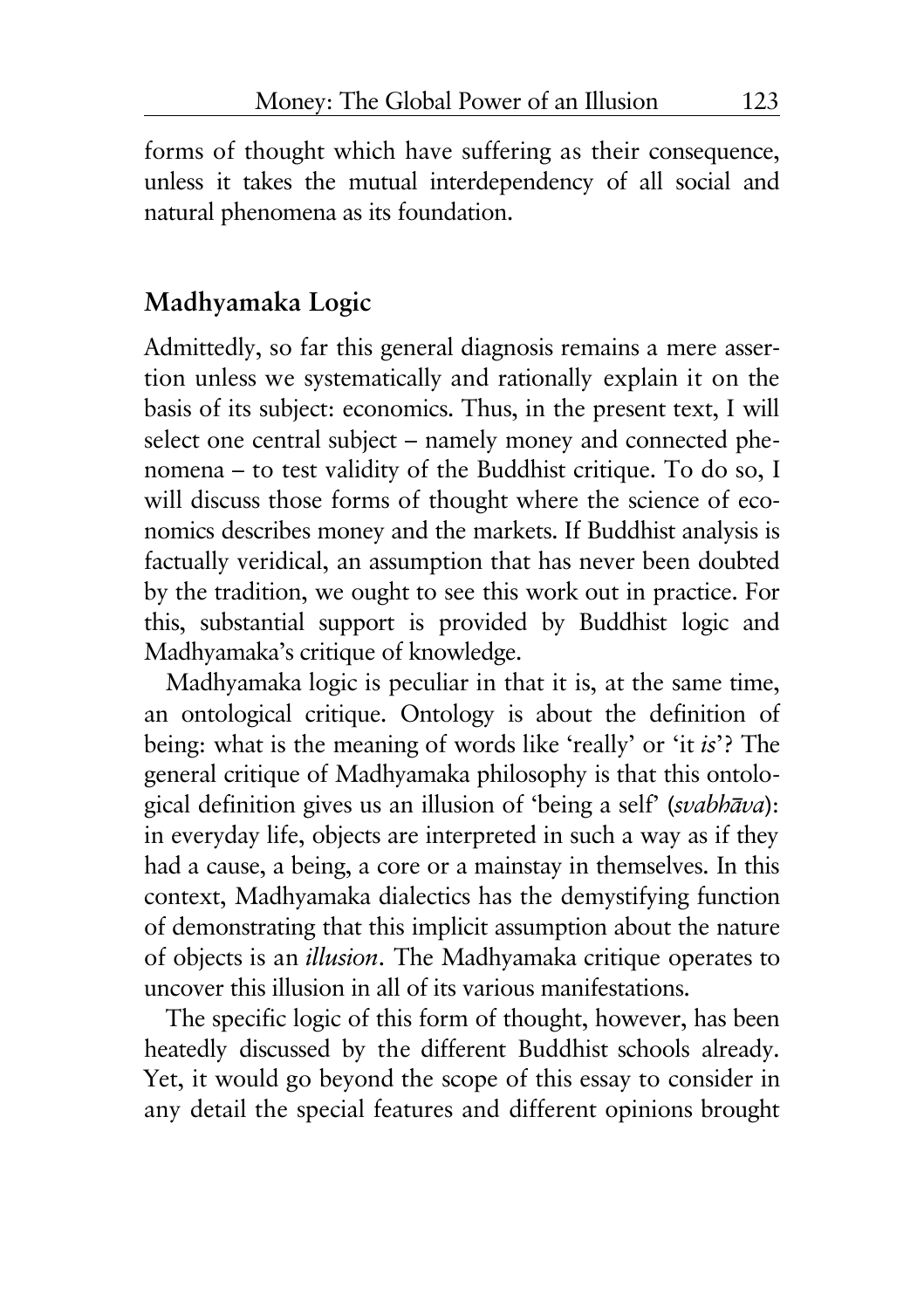into play by Indian<sup>9</sup>, Tibetan<sup>10</sup>, Chinese<sup>11</sup> and recently also Japanese<sup>12</sup> Buddhism.

A safe approach that will help us avoid the detour into scholastic disputations is to prove the Madhyamaka form of thought by means of a special object. At the same time, the substantial difference between Buddhist and traditional European logic can be demonstrated here. I will develop this more systematically about the subject of money. To do this, I will have recourse to a figure of speech that appears in Nāgārjuna's *Vigrahavyāvartaṇī*. The passage runs: 'Supposing somebody said: the son is to be produced by the father, and that father is to be produced by that very son, tell me who is to be produced by whom.'<sup>13</sup>

Nāgārjuna uses this example as a model for all forms of logical reasoning, where a definition (*pramāņa*) gains its meaning only by the defined (*prameya*), and vice versa. A cause cannot be thought without an effect, a reason not without a consequence, etc. Everyday thinking is entangled in such circular forms of thought and has a permanent tendency to reify the poles of a relation (like father-son). One cannot think a father without thinking a 'child', and vice versa.

However, this is not merely about *forms of thought*, but also about experienced reality: The delusive forms of thought are *at the same time* what we refer to as 'reality'. If *social facts* are considered, another factor becomes relevant here: (delusive) forms of thought are what generate nothing less than social reality, or, as Buddhist tradition would call it, the 'karmic vision'. Indeed, the reason for all human suffering, not least in

 $9$  Ruegg 1981; Della Santina 1986; Wood 1994.

<sup>10</sup> Hopkins 1983; Pettit 1999; Williams 2000.

<sup>&</sup>lt;sup>11</sup> Cheng 1991; King 1991.

<sup>&</sup>lt;sup>12</sup> Hubbard and Swanson 1997.

 $13$  Nāgārjuna 1998, 123. Cf. 'A father is not a son, a son is not a father. Neither exists except in correlation with the other. Nor are they simultaneous.' Nāgārjuna: Śūnyatāsapti 13, in: Lindtner 1997, 99. Cf. to this circular logic: Brodbeck 2002a.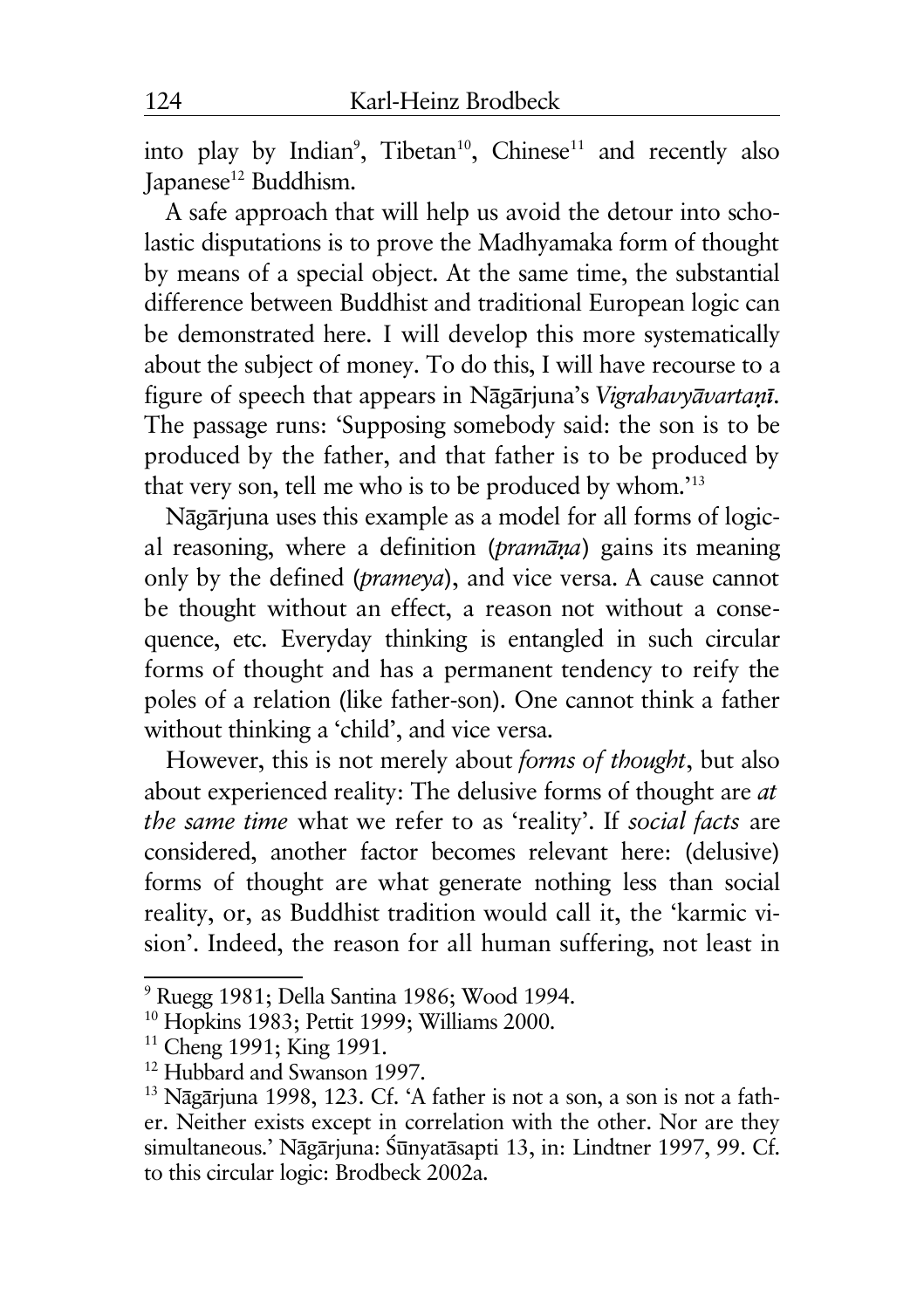the field of economy, is that this illusion, based as it is on karmic vision, is not understood in its true nature.

#### **Economic Explanations of Money**

In modern capitalism, economic processes are transacted through the market and by means of money. Here it is useful to investigate more closely how these processes are explained by different economic theories. To do so, I will proceed in the same way that the Madhyamikas demonstrate the logical fallacies of contemporary systems of thought: it is proven that the claimed positions are *unthinkable* and are *bound* to get entangled in contradictions, exactly because they are formulated on the untenable foundation of substance metaphysics, the fiction of a self (*Ätman*) of persons or objects.

At a first glance, one might think that, as the result of this, there is a certain closeness of Buddhism and the economic theory prevailing today (*neoclassical economics*) because the latter is definitely a *rational theory*. It describes human action as the result of rational decisions. 'Human action is purposeful behaviour.'<sup>14</sup> At a first glance, this understanding seems to correspond with the Buddhist teaching which is expressed as follows in the first verse of the Dharmapada [Pāli: *Dhammapada*]: 'Phenomena are preceded by the mind, ruled by the mind.' Also in the Abhidharma [Pāli: *Abhidhamma*], in its explanation of dependent origination, consciousness (*vijñana*) precedes the manifested action in different situations.<sup>15</sup> But this superficial similarity does not smooth away the fundamental differences. According to Buddhist understanding, thinking and consciousness

 $14$ Mises 1966, 11.

<sup>&</sup>lt;sup>15</sup>Of the twelve factors of dependent origination (*pratityasamutpāda*), *vijñāna* (consciousness) is the third factor, followed by *nāma-rūpa*, existence in a body, that forms the basis of all kinds of experience and action connected with it.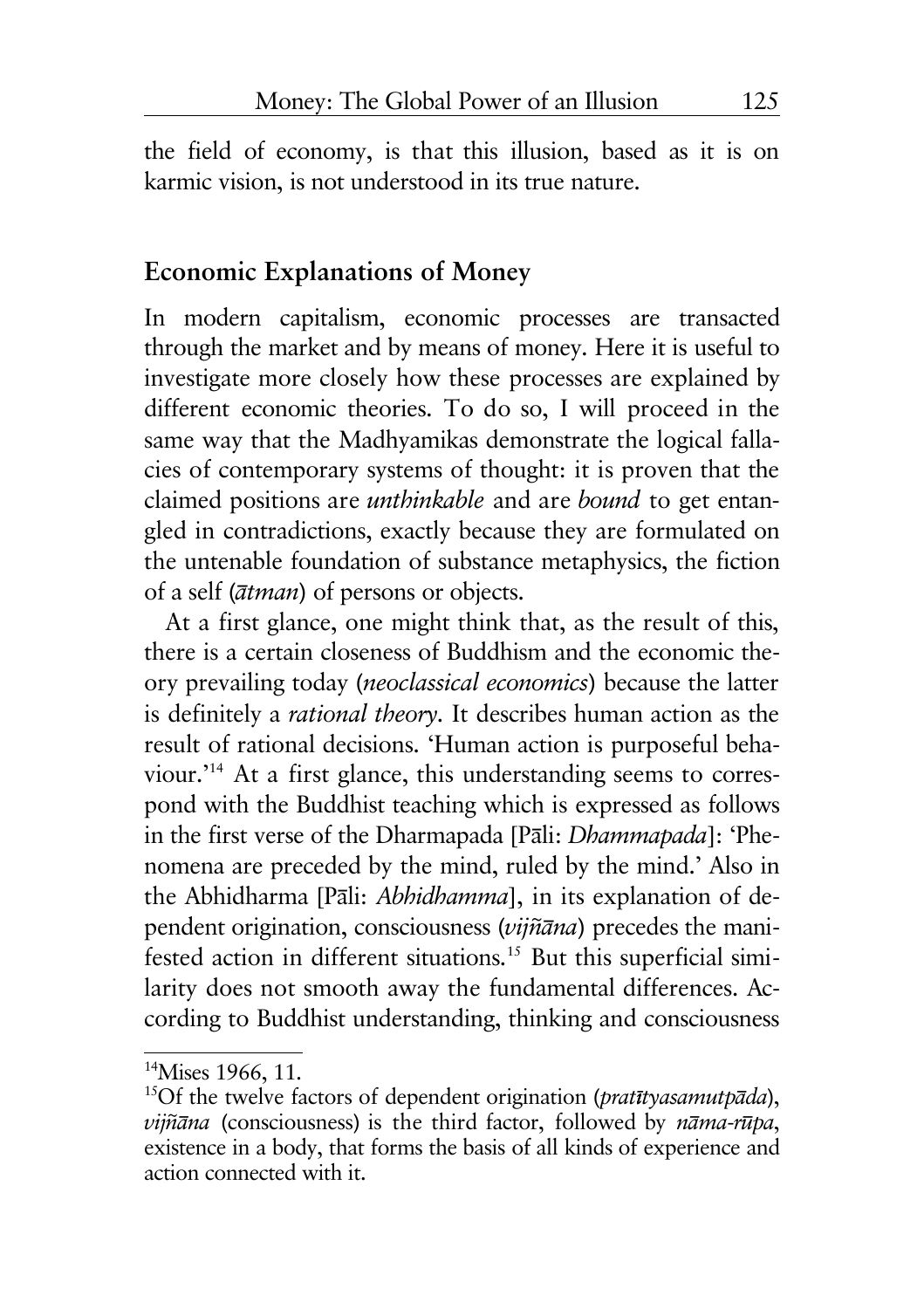are always *conditioned*, but not in terms of an entity existing in itself as claimed by economists, who in this are the heirs of Cartesian philosophy. The latter define action as individual, as the causal activity of an ego: 'It is beyond doubt that the practice of considering fellow men as beings who think and act as I, the Ego, do has turned out well'.<sup>16</sup>

Accordingly, the Ego, the entity of the acting human, is presupposed as an axiom. This entity corresponds to the liberal fiction that society has come into existence by a social contract, in which rational, but also egoist individuals agree on a property order to the advantage of all parties. This contract theory has been much criticized; I mention this only because it corresponds to a concept which, in theory of economy, Schumpeter calls 'methodological individualism'<sup>17</sup>. The starting point of the analysis in modern economics is an entity (*consumer, firm*) that makes decisions *independently* of all others. Contact among people only exists in the form of *exchange*. Markets create society by way of exchange processes. According to a well-known simile, money serves only as a sort of lubricant: money 'is none of the wheels of trade: It is the oil which renders the motion of the wheels more smooth and easy.'<sup>18</sup> Exchange becomes necessary by the division of labour which is axiomatically introduced as a precondition. Another thesis claims that money is only an indicator of the exchange value of goods. Exchange value itself is interpreted differently by various schools. Originally, gold was attributed a permanent intrinsic value that was intended to express the value of goods.

As the discussion of economics developed, however, it became apparent that these original premises couldn't be maintained.

<sup>&</sup>lt;sup>16</sup> Mises 1966, 24. The German wording of the original text differs somewhat: 'Das Ich ist die Einheit des handelnden Menschen. Es ist fraglos gegeben und kann durch kein Denken aufgelást werden.' Mises, 1940, 34.

<sup>17</sup> Schumpeter 1908, 88: 'methodologischer Individualismus'.

<sup>&</sup>lt;sup>18</sup> Hume 1826, 317.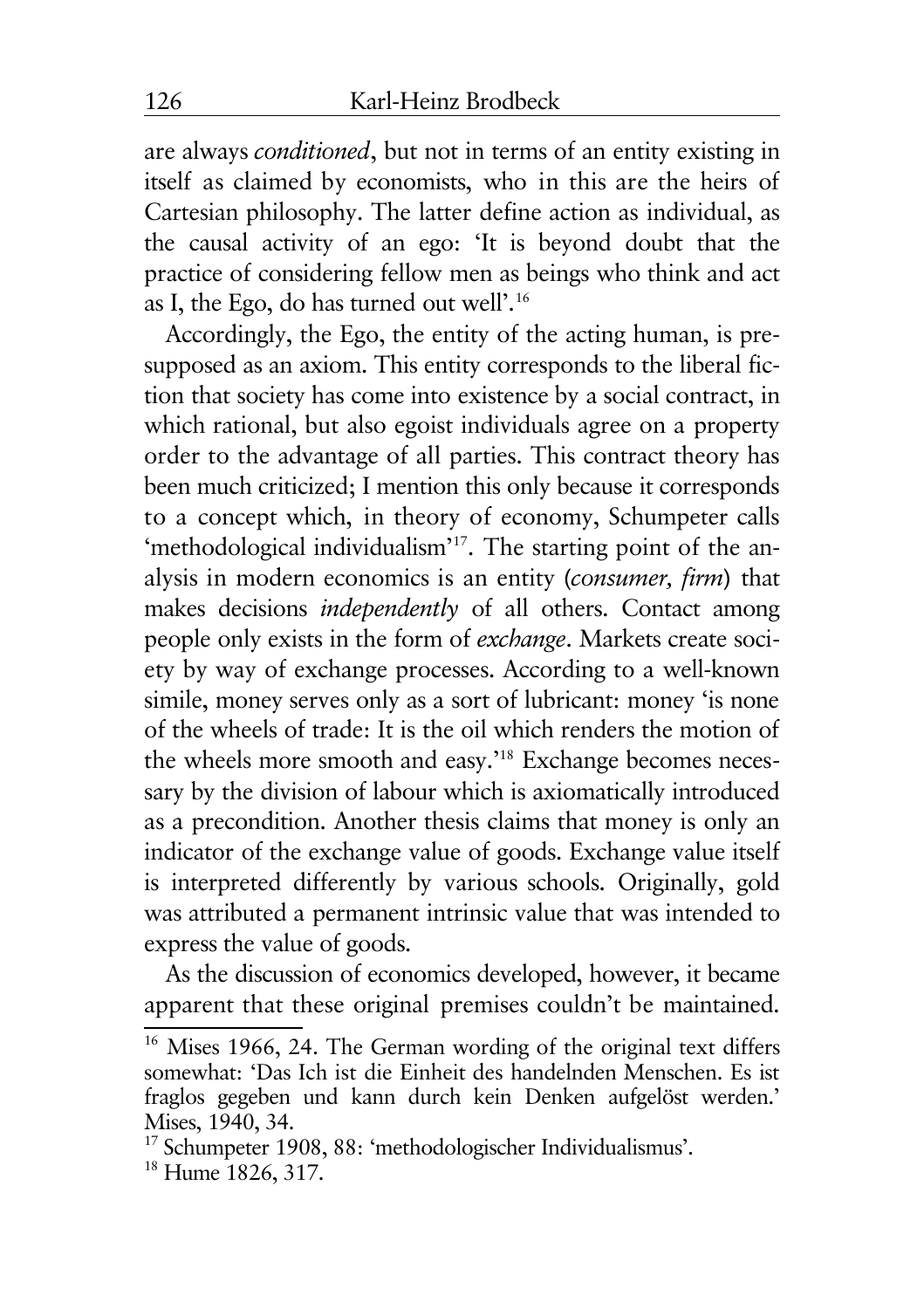On one hand, the gold standard has long been gone; on the other hand, the value of gold obviously depends on the amount available, as for instance its decline in price after the discovery of the gold sources in South America in the  $15<sup>th</sup>$  and  $16<sup>th</sup>$ centuries, which resulted in a general inflation. Presently, the more ambitious approaches explain money essentially by two more theories: (1) by the thesis that money is only a (special) commodity which was generated by an evolutionary process from isolated barter to general exchange. Accordingly, real money must always derive its value from some metal (metalism). (2) From an alternative perspective, money is regarded as an indicator standardised by the state (nominalism).

The first one of these theses, developed by Carl Menger, is a mere *exchange theory*. Here, the argument is as follows: the division of labour is at the same time a division of needs. Everyone has many needs, but produces only a few products, in contrast to peasant cultures that were, essentially, self-supporting. Consequently, everyone has to barter his products against other products that satisfy his needs. Here, however, an insurmountable problem exists: Whoever has grown a certain sort of vegetables and is in need of shoes will have to find a bartering partner who, symmetrically, has produced shoes and needs exactly this sort of vegetables. For many products, the probability that this will coincide is close to zero. Yet, Menger solves this problem by the following consideration: by and by, people discovered that barter could also be made *indirectly* and so become a general exchange economy. At first, a vegetable is bartered against salt, for example, which in comparison is a widely needed good, and then barters this salt against shoes. Carl Menger recognises the *incentive* for this in the egoism of the *economic man*: by indirect exchange, a speculative exchange profit can be gained in addition, namely by the 'exploitation of existing opportunities of exchange'<sup>19</sup> .

<sup>&</sup>lt;sup>19</sup> Menger 1892.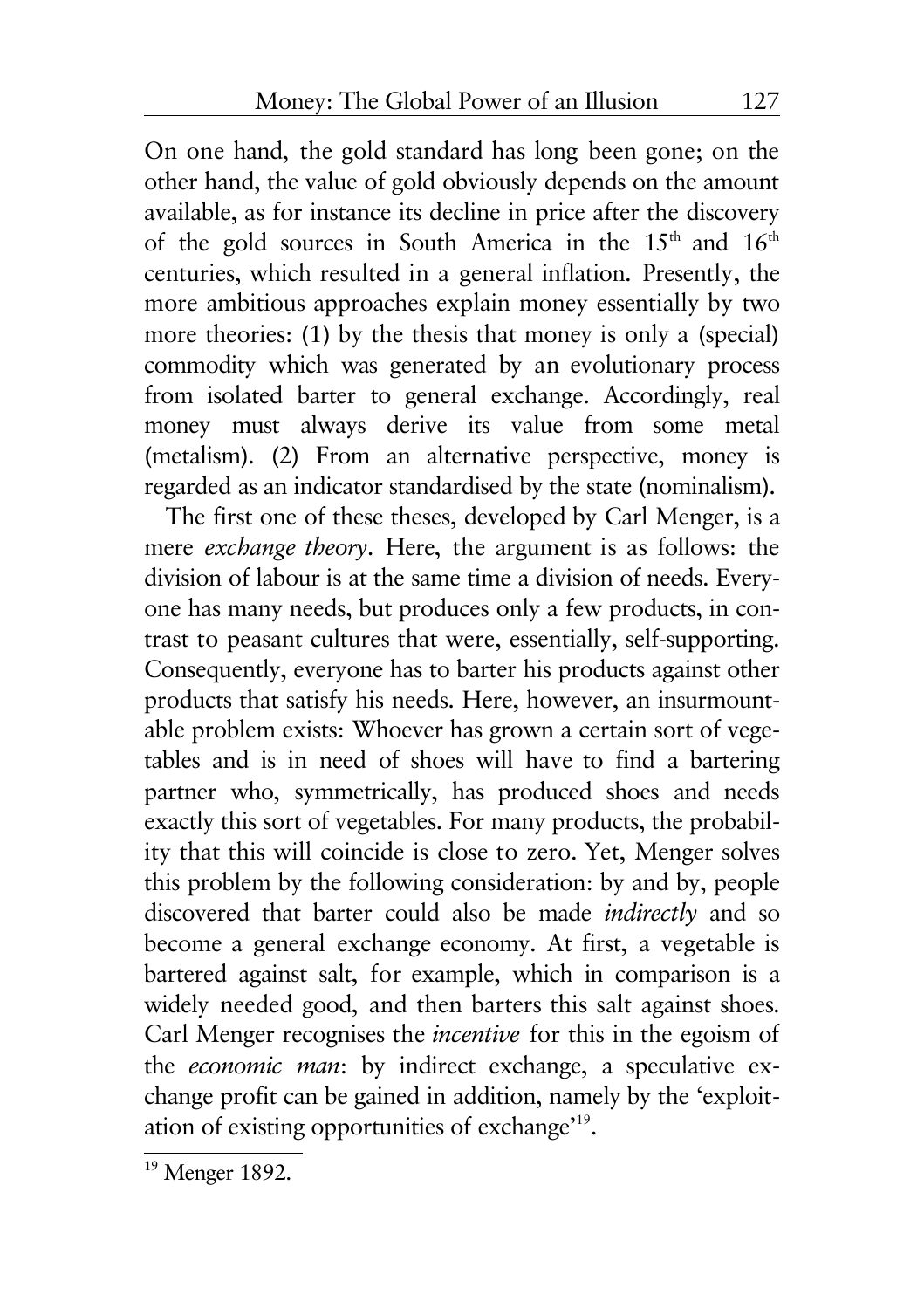Motivated in this way egoism, stirred up by the 'difficulties of exchange', automatically produces goods that are exchanged in the evolving process of trade; and finally, a special good is left: money.

This explanation of money has been varied several times, even in the form of computer simulations in virtual societies, consisting of rational egoists competing with each other. But none of these explanations can be *reconstructed rationally*. They fail by their own preconditions: the 'difficulties of exchange' can only emerge and be solved 'in an evolutionary process', and 'opportunities of exchange' can only develop if the thing, 'exchange society', is already a precondition. But, according to Menger's own statement, this exchange society is not at all able to exist without any money, exactly because of the insurmountable difficulties of finding bartering partners. This brings up the question of how, in a thing called 'exchange society', there could possibly develop a process that would generate money first if, *without* any money, such an exchange society cannot exist. Obviously, this argument runs into a vicious circle.<sup>20</sup>

A second group of theories was developed that may be summed up in the formula of Georg Friedrich Knapp: 'Money is a creation of the legal system'.<sup>21</sup> Here, no attempt is made to explain how money arose from barter, but the state order of exchange is taken as its basis. I will let the objection pass that now the explanation is merely shifted and one would have to find arguments to explain how, then, states, and in these states markets as well, have come into existence. This 'nominalistic theory of money', which is also presupposed by the well-known

 $20$  This is also true for the naïve idea that money is an 'invention', which also presumes the very thing for which money is said to have been invented: exchange society. More about this problem in Brodbeck 2009a.

<sup>&</sup>lt;sup>21</sup> Knapp 1921, 1.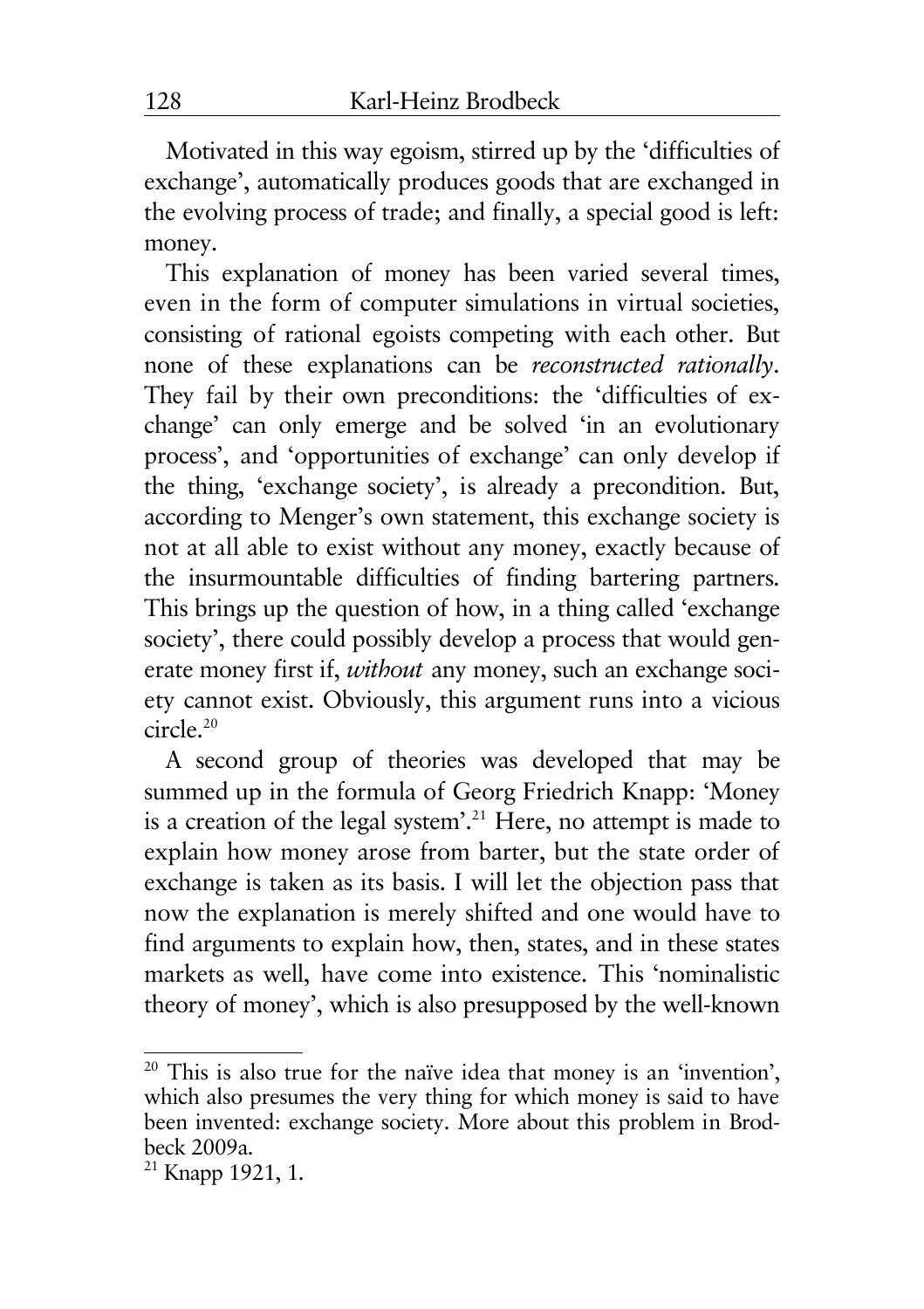economist John Maynard Keynes and his monetary critic Milton Friedman, seems to have solved the problem: Money is simply *put into validity* by an institution of the state, and today by the central banks.

This explanation does not fall in the same circle as Menger's evolutionary explanation of money, but it is caught up in another. There have always been, and still are, stages of development and countries where citizens *refuse* to use the money printed by the state because of inflations or for other reasons. This money does not only lose its value, it also loses its function. In a global economy there is also the fact that money must also be measured against *foreign* currencies: there is no country that could decree its currency to be valid in other countries. As is shown by the deterioration of the US dollar in recent times, this can result in a gradual undermining of the validity of money, first in foreign countries but then also at home. There is no state that could *decree* the continuing validity of money. Thus the 'money theory of the state' falls into a vicious circle again: it presupposes something which would have to be brought about by money first, namely its general recognition.

## **The Reason for the Failure of the Explanation of Money**

What is the logical problem here? Apparently, money is of a completely different nature than the nature presupposed by traditional theories of economy. They proceed on the assumption of an *idea of substance* that exists in three forms: (1) An inherent money value, represented by gold, is presumed; (2) an entity 'exchange society', consisting of egoist individuals generating money as an evolutionary process, is presumed; (3) a state is postulated as a power which can decree values and control them. These three explanations fail in the fact that monetary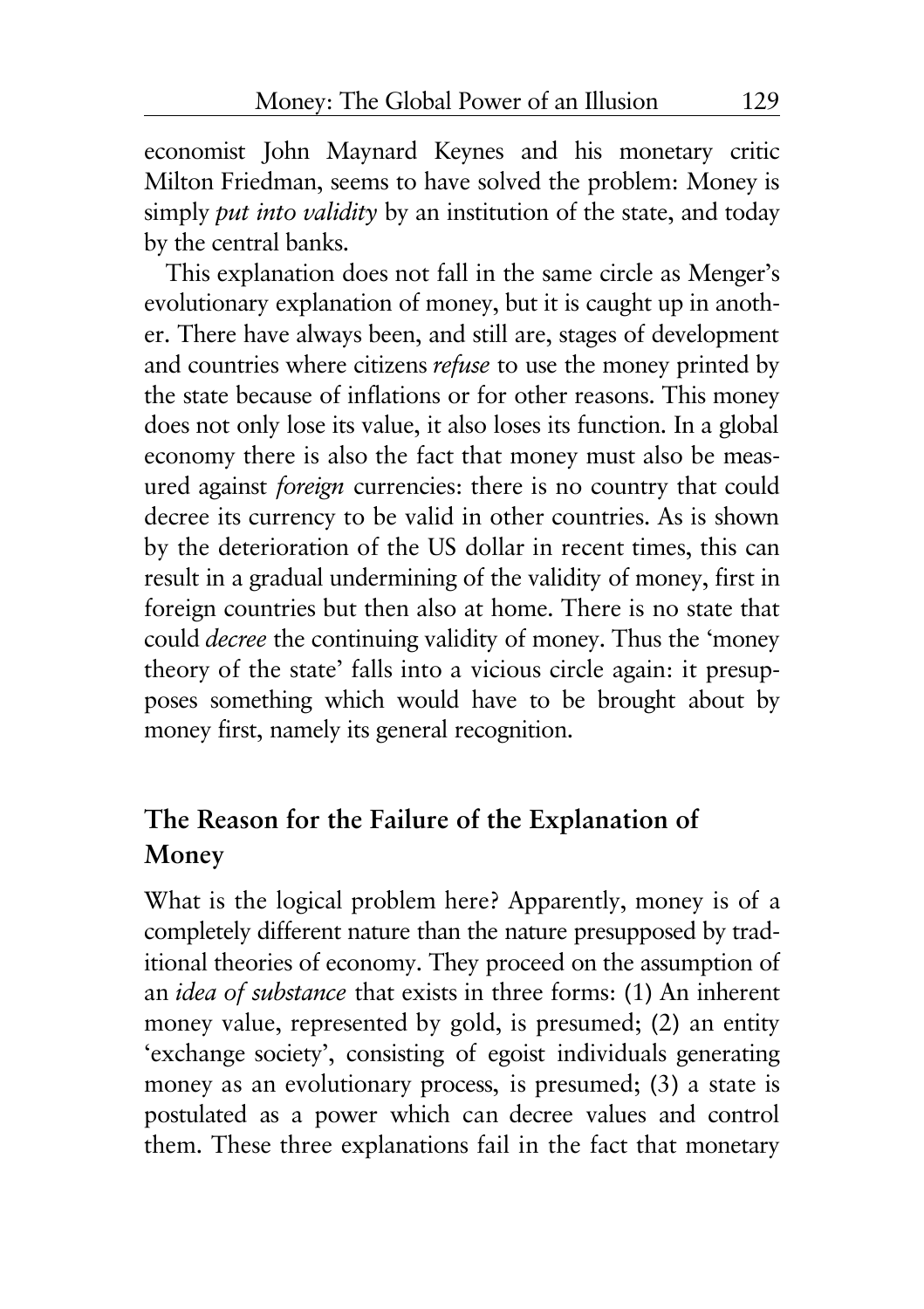values cannot be determined as a substance, nor can they be reduced to other substantial entities (egoist individuals, exchange society, and the state). All explanations of money show a peculiar *circularity*. Money is only recognized if it has a value; and it only has a value if it is generally and widely used. This means that money does not have any value substance. This value only appears as a transitory fiction in a circular process.

From here it follows that money cannot be 'derived' or 'explained' from causes because money, as a fiction, is *empty*. Its meaning is its illusoriness and ignorance cannot be substantiated. An illusion can only be identified; then it will disappear or, at least, will lose its hold on thought and action. To use a well-known example from the Cittamātra school: if it is discovered that the perception of a snake was only an illusion because it was the erroneous perception of a *rope*, the hold of this illusion over the mind and the fear connected with it will disappear. What is peculiar, however, about the value of money and the hopes and fears connected with it lies in the fact that this value is reproduced as a collective illusion. Yet, this illusion still has its basis in the thought of individuals. As inflations or *stock market crashes* show, the illusion of monetary value can disappear overnight: prices go down, paper money loses its value, machines or houses that have just been assets in the books suddenly lose their value in a crisis and their values are recognized as an illusion even by everyday consciousness. This means that money does not even have a permanent value in a *conventional* sense. The value of money is merely created by a transitory trust in an illusion. We think and calculate in terms of an illusion; even in the smallest details of our everyday life we trust in an entity that, *in itself*, is without any substance.

At this point the logical structure can easily be recognized that was demonstrated by Nāgārjuna with the father and son example. Money can have a value only if all the market participants believe in this value. They will, in turn, believe in it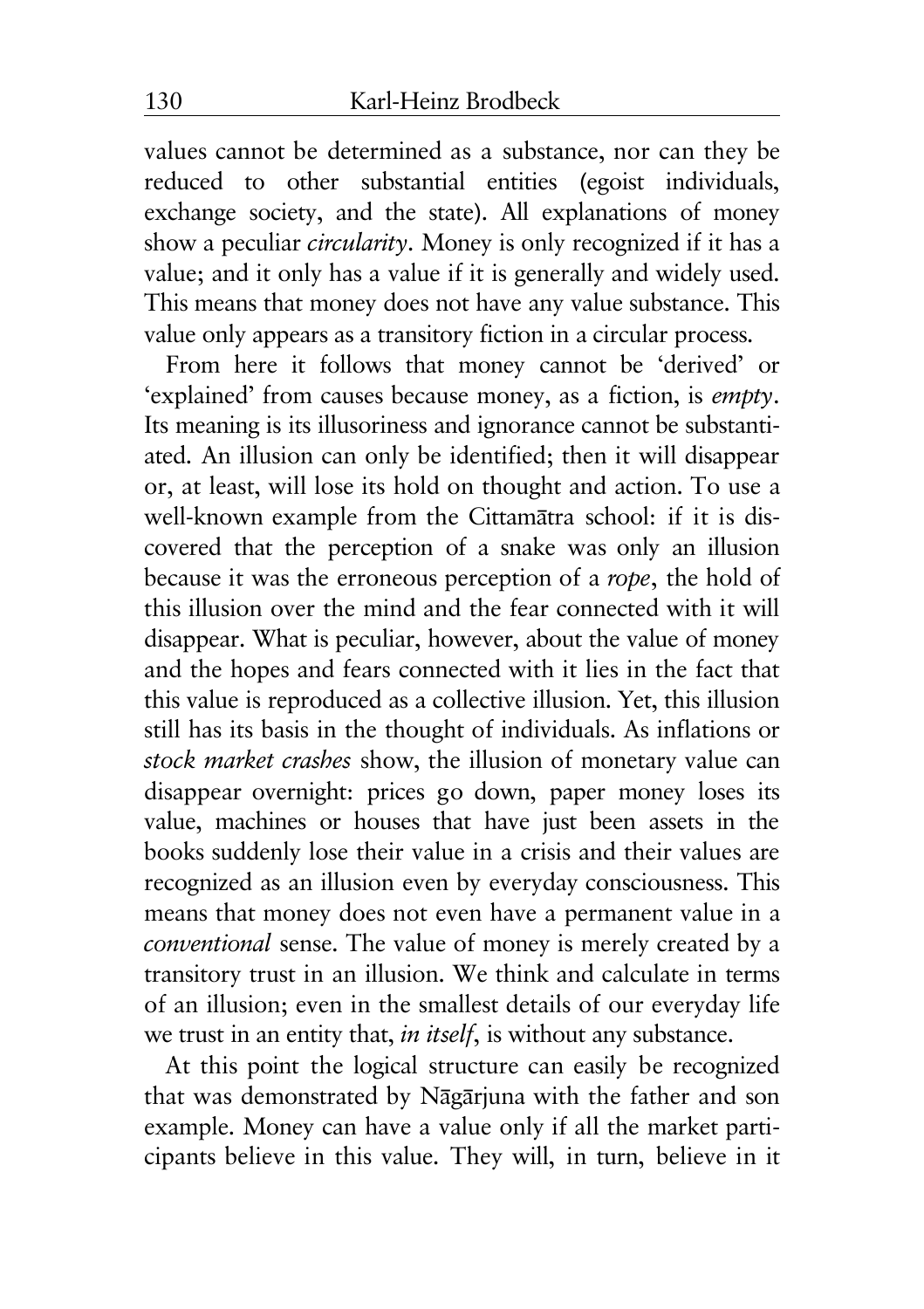because they attribute an illusory value to money.<sup>22</sup> In short, money and monetary value form a circle of delusion. To an entity we have ascribed a self-nature when it does not really have one; rather, it is created in a process of delusion.

And how does this actually happen in practice? It is brought about simply by the fact *that* we *accept* money in exchange for performances or products (which means that we believe in its value) and take its unit as a basis for our *calculations*. This cognitive calculus points to the fact that money is based on a *mental process* or, in other words, on a delusion of thought. We handle our relationships with other people by calculating their performances or products in terms of the fictional monetary unit and relate them to it. People are interdependent in producing, but this interdependence is not consciously realized because it is conveyed by monetary calculation. Thus, calculating in money becomes an illusory foundation of more and more social interactions.

The socialisation (*Vergesellschaftung*) generated by people's thinking is that by which human relationships and compassion for others are superimposed on and shaped by a *fundamental delusion,* which consists in calculating in terms of money. In monetary calculation, the poison of ignorance takes a social form.

Money itself shows us clearly that it lacks a nature of its own: it is always taken only transitorily and can fulfil its function only if it is spent again. When in the old times Buddhist philosophers wanted to explain in how far the world of appearances is a delusion, they used complicated examples of magicians, of eye diseases or a fata morgana: 'Karma is not born from conditions and by no means from non-conditions, for karma-forma-

 $22$  Marx 1967, 63: 'For instance, one man is king only because other men stand in the relation of subject to him. They, on the contrary, imagine that they are subjects because he is king.'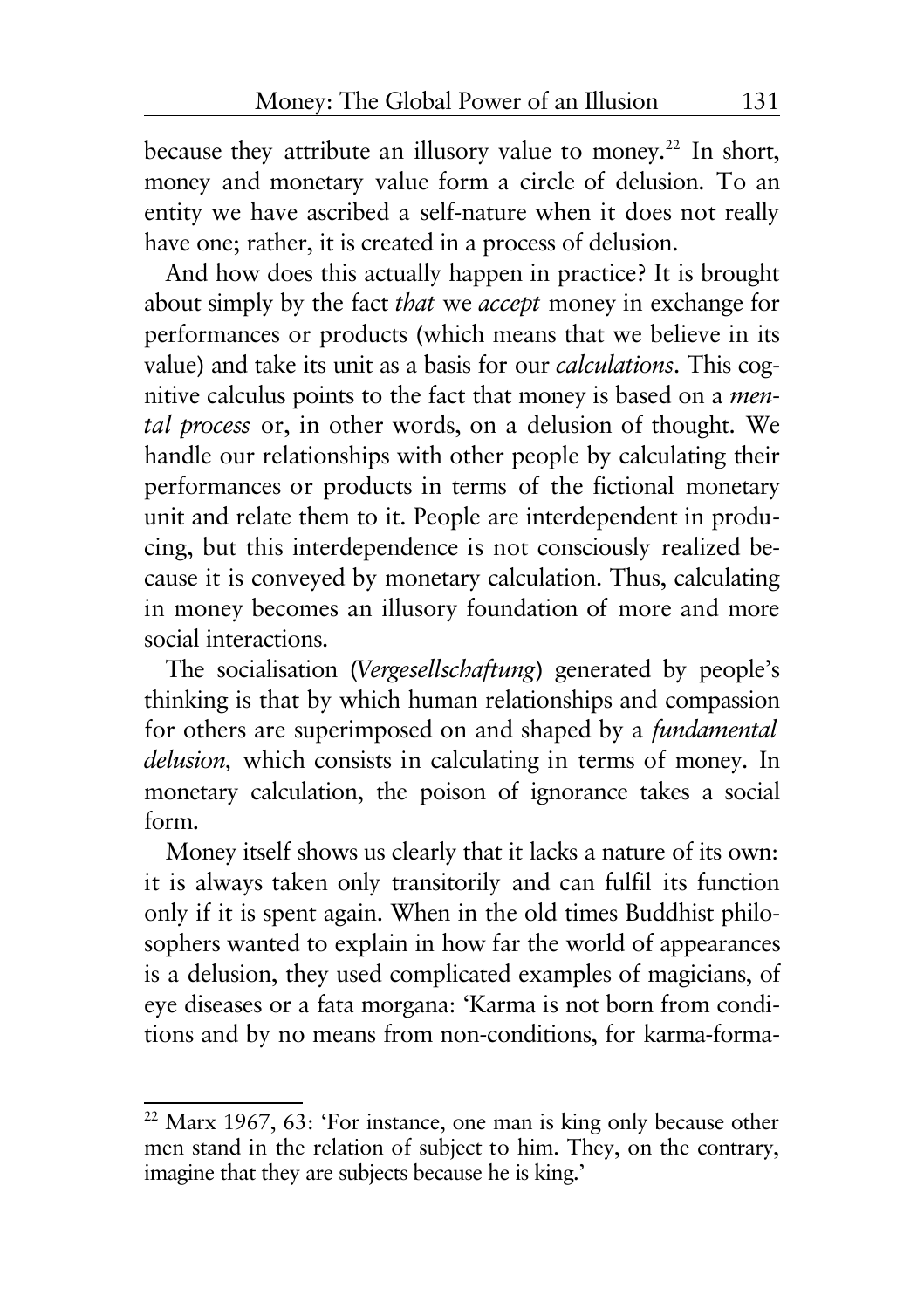tions are like an illusion, a city of gandharvas, and a mirage.'<sup>23</sup> Today in our economy we merely have to read one of the leading business journals to observe the reach of failed illusions in the stock markets, futures contracts, or on the real estate markets. We can *experience* how monetary values are an illusory, instable basis upon which people plan and coordinate their actions, which has disastrous consequences again and again.

The attempt to explain economic phenomena using Madhyamaka's logic is not an approach *from outside*, or a criticism from an *external* perspective. Though such a procedure is quite common in science, it does not comply with Nāgārjuna's method. He proves the untenability of a form of thought – measured by its own claim – *in its own categories*. I would like to sketch this briefly with respect to the methodological guiding principle of economics: modern economics follow a declared physicalism. The ideal of explaining human action (individually or in large groups) by calculable 'mechanisms' is absolutely adapted to the physics paradigm. The success of natural sciences rests on their ability to provide *valid predictions*. Economists emulate this ideal: 'The ultimate goal of a positive science is the development of a "theory" or "hypothesis" that yields valid and meaningful (i.e., not truistic) predictions about phenomena not yet observed.'<sup>24</sup> If human action could in fact be understood reductively by 'mechanisms', human liberty and creativity would remain an unexplained mystery, but it should actually be possible to predict the course of the economy. However, a glimpse at literature reveals that economists have failed miserably to do so, measured by their own ideal of being able to provide fore $casts.<sup>25</sup>$ 

In fact, the social function of the predictions of economic sciences is completely different from predicting *incidents*. Econo-

 $^{23}$  Nāgārjuna: Śūnyatāsapti 36, in: Lindtner 1997, 107.

<sup>&</sup>lt;sup>24</sup> Friedman 1953, 7.

 $^{25}$ Brodbeck 2002b.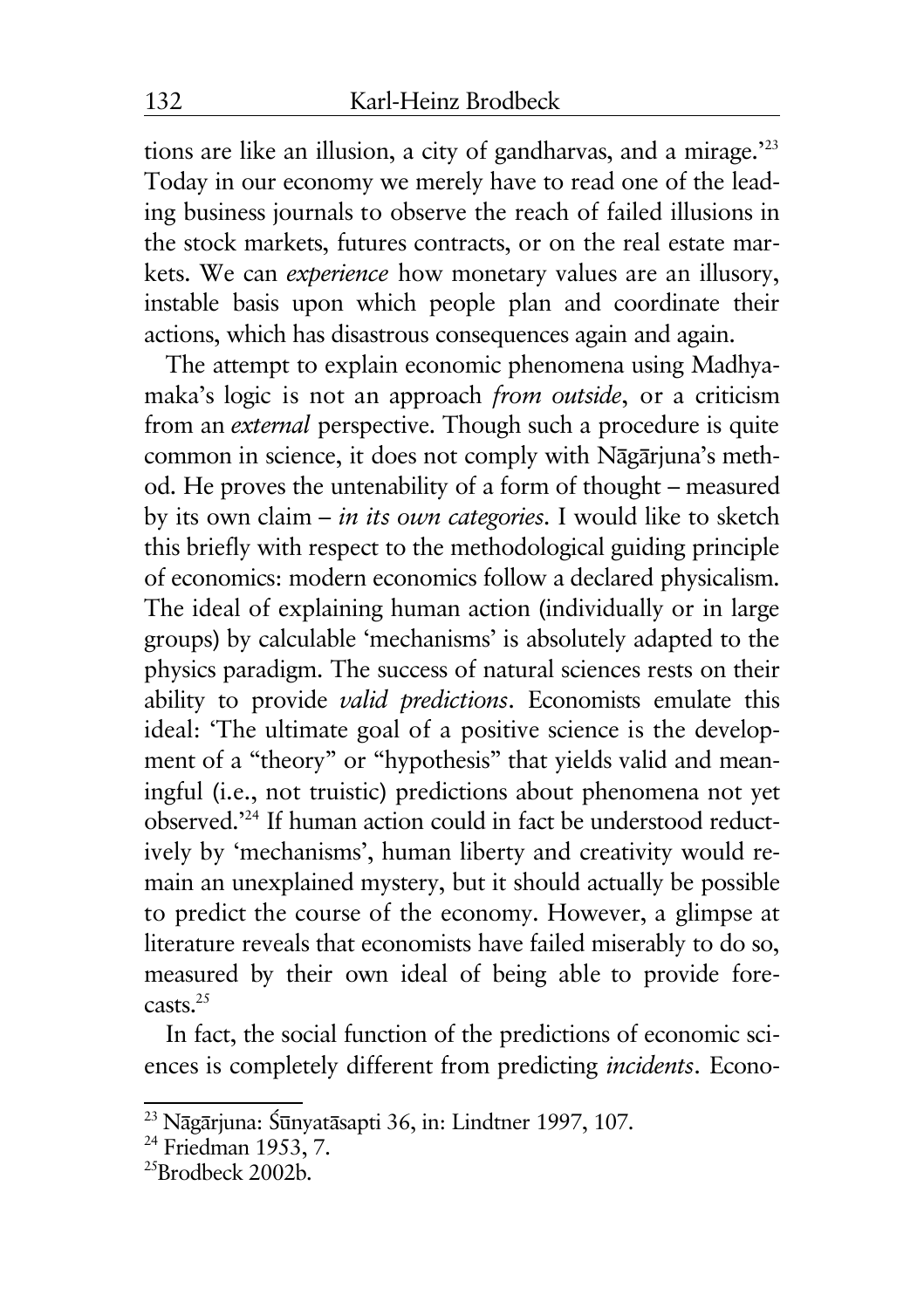mists are, in actual fact, expressing a hidden *morality* when they constantly repeat the erroneous thought that markets have an autonomous, self-like nature, which allows them to be subject to mathematical explanation and policy recommendations. The function of economics in the social process is that, on the basis of its own delusion, actions are again and again programmed to be egoistic. Formulated in the jargon of economists, behaviour must be steered by 'incentives'. Here, the claim is that humans are, at least genetically, programmed to be egoists, and only by external force (laws, taxes, interest rates or prices) is it possible to steer them according to certain political objectives. But recommendations that are given on the basis of wrong thoughts must permanently reproduce suffering. *That* such thoughts, even measured by their own claim, are invalid, is daily shown in the fate of the ever renewed predictions about stock markets, interest rates, exchange rates, or other sorts of prices. On the day after, or in the following week or year, the old prediction (which, as a rule, will have proven to have been erroneous) will have long been forgotten, replaced by a new one in its turn. By this, even a neutral observer should begin to see that, obviously, this is not an actual science, which it claims to be, but an erroneous form of thinking. At the base of this error is the ignorance of the illusory, circular nature of money.

## **The Monetary Form of the Three Poisons**

The illusion of money directly controls all market participants. The market is the social site in which acts of exchange are performed. But only those possessing money can enter this location; and only who can perform (unskilled labour, for example) or who possesses a commodity that is in demand will be able to gain possession of money. Gained with hard struggles, the money will be spent for daily needs. This means that the relationship among the mass of people is transacted by a process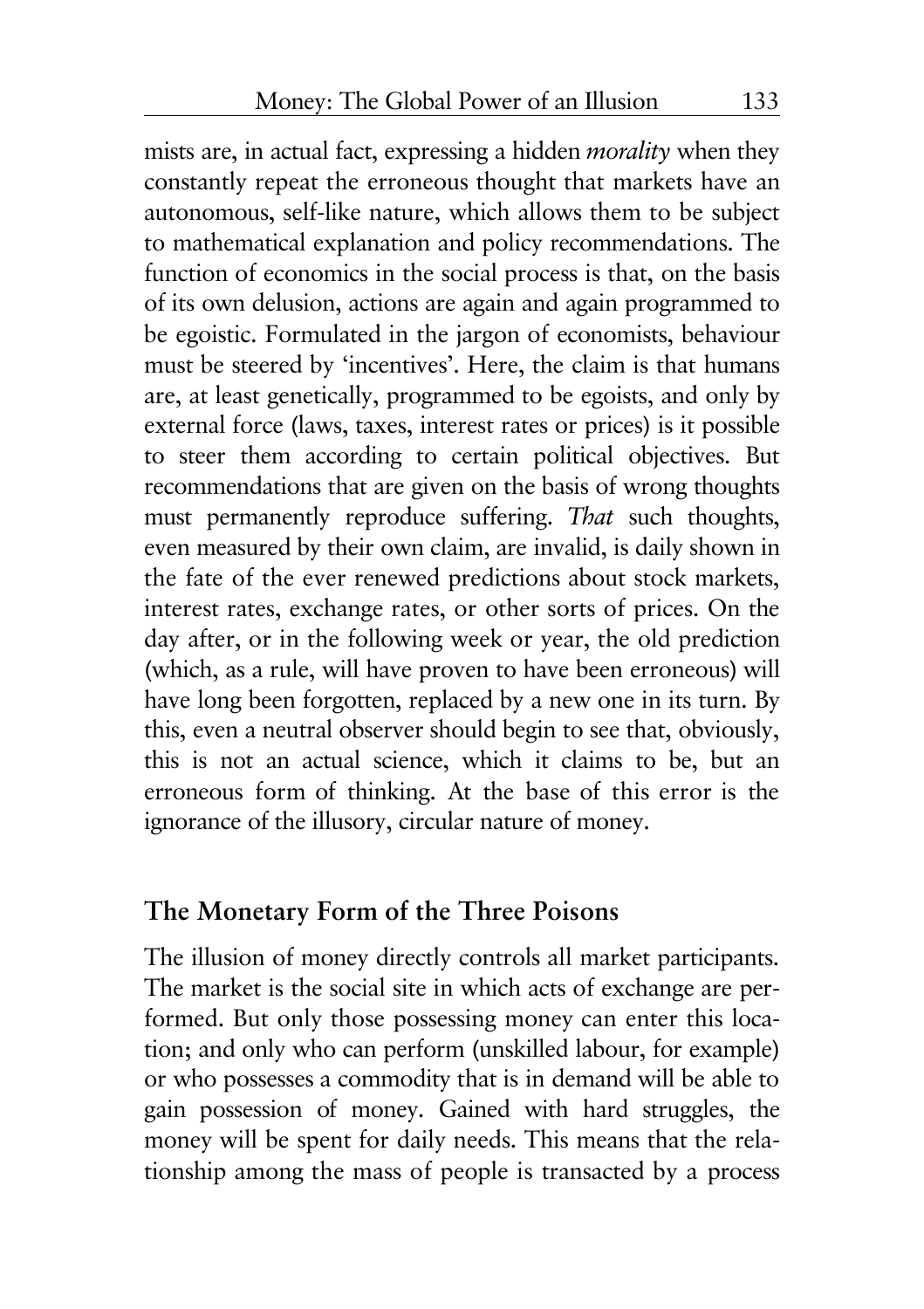whereby the transient possession of money alternates with a state of lack, leading to striving for money again. No matter which material form money may take – gold, paper money, or a figure on a computer screen –, it is a *limited* amount. The conveyance of all the processes of labour division happens in such a way that, by calculating in the fictional abstraction of the monetary unit, people become possessors of money only *impermanently*. Thus, after having made their purchases, they must strive for money again if they still want to be part of the game. In these processes, the striving for the acquisition or increase of money becomes the central motivation of acting on markets.

What is shown by the striving for money and for *still more* money is *greed*, one of the three root poisons besides the poison of *ignorance*, the deception about monetary values. In ancient times, the greed for money was already regarded to be a typical example of greed in general. Plato, for instance, divides the human soul in three parts. He states of the third of these parts that '[...] our calling it the money-loving  $[...]$  part' is justified.<sup>26</sup> Without doubt Buddhist psychology, as formulated in the Abhidharma, recognizes manifold, differentiated forms, in each of which the illusion of the ego is reproduced by greed and grasping. But when we generalize to the entire plutocracy on our planet, the *greed for money* becomes the primary form of wrong motivation and threatens to superimpose itself on all other forms.

Now the third of the three poisons can be easily identified in its specific appearance in economy as well. Every sum of money grasped by an ego becomes its *property*. In a monetary economy, the defence of ego territories takes the form of demarcation of property rights, which at the same time is institutionalised by a legal system and the power of the state. Property in monetary wealth excludes the *other* people who are also striving for money. The greed for money, so to speak, encoun-

<sup>&</sup>lt;sup>26</sup> Plato: Republic, Book IX (581a), transl. by Paul Shorey.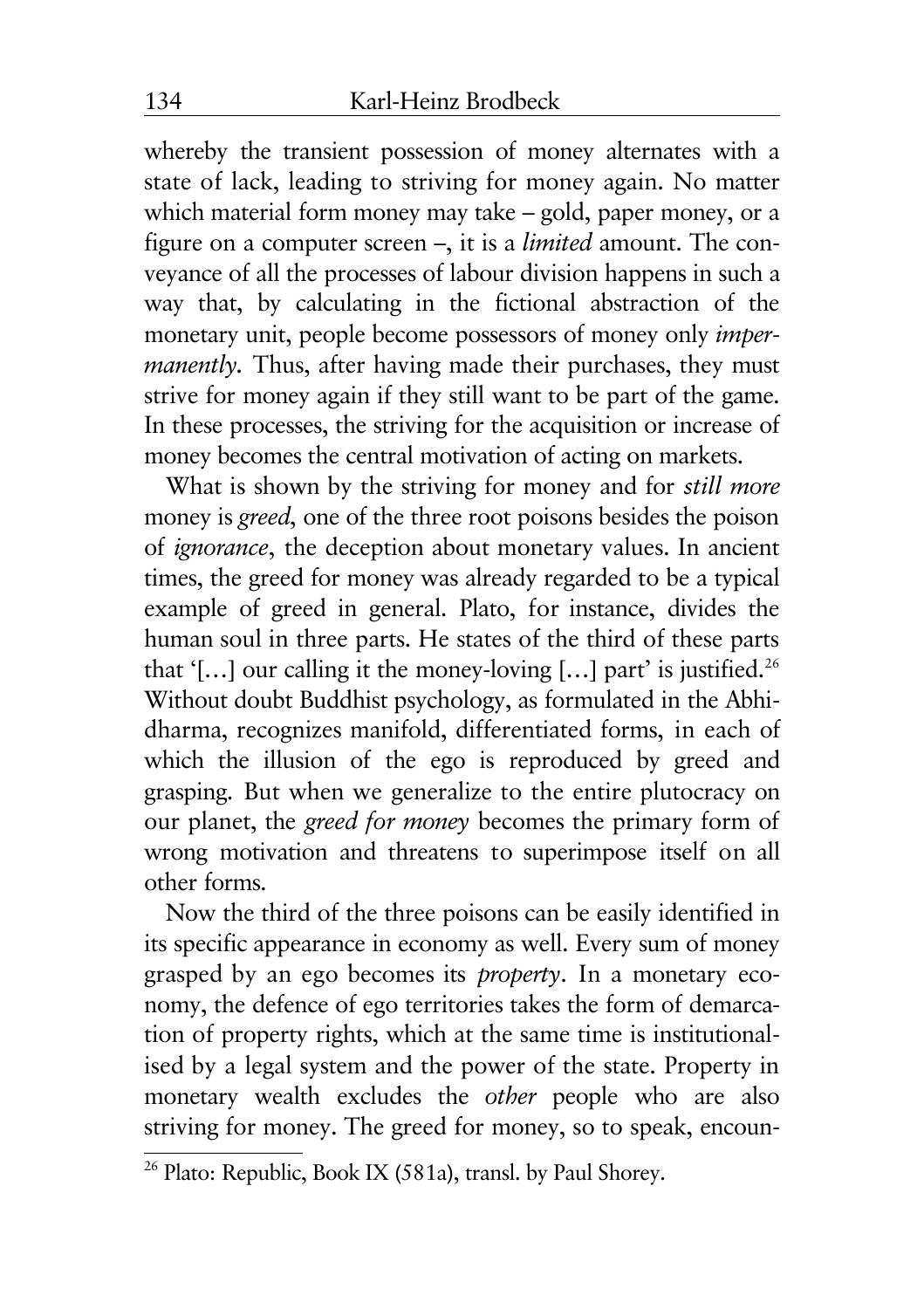ters itself on the markets; it meets itself in a fellow being who has turned into an aggressive competitor. Money is no longer sought after in an abstract form, but competitors turn against each other to expand their ego territory, within or without the relevant, accepted legal or moral rules. Competition even harbours the tendency to set aside impinging moral limits in the long run, having monetary calculation and the greed for money as its ignorant basis and motivation.

Consequently, we can identify the three poisons not only in terms of the individual, psychological concept of the Buddhist practice of training the mind. It becomes apparent that ignorance has taken a *social form*. This social form of ignorance is at the same time *institutionalised*. Calculation in money has profoundly changed human subjectivity in the two or three millennia in which money has been used. In reality, what is called 'ratio' in modern times is mainly *calculating thought*. All facts are subjugated to a calculus, estimation, and valuation. Hobbes expresses this attitude very clearly: 'By ratiocination, I mean computation.'<sup>27</sup> Also the sources of mathematics can easily be recognized in monetary calculation.<sup>28</sup> Even in natural sciences this programme turns out to function. But it functions in a very *one-sided* way. If nature is merely perceived from the perspective of numbers, we can't form a picture of the interdependence of all natural phenomena and, what is more, we come to adopt a position *outside* of nature. This position of 'I think = I calculate', so I am (by myself, separated from everything else), which was especially developed by Descartes, is the form in which the money using or monetary subject itself reflects itself in its ignorance. Modern nature perception is based on this Cartesian standpoint.<sup>29</sup>

<sup>&</sup>lt;sup>27</sup> Hobbes 1962, Part I, Chapter 1,  $\$ 2.

 $28$  Cf. Leonardo 2003.

<sup>&</sup>lt;sup>29</sup> Brodbeck 2009, 146 sqq and 220 sqq; 2009a, part 5.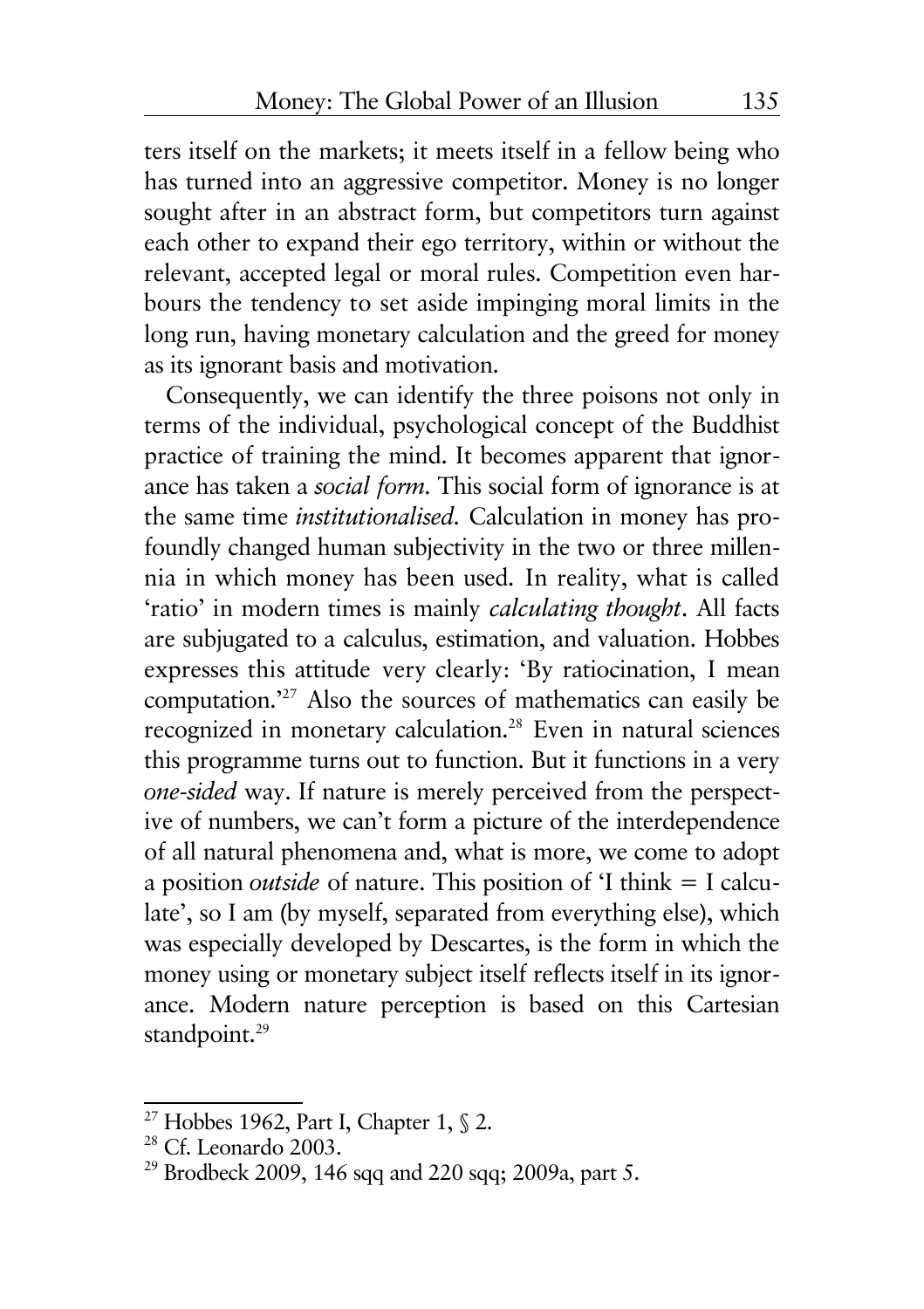The consequences of this attitude become more and more obvious: admittedly, we do succeed in submitting more and more elements of natural processes to the control of calculation and thus, finally, to economic exploitation, but only at the price of a systematic blindness towards the interdependence that governs natural processes (of which, in ecology, we become conscious again). In the meantime, the exploitation of nature under the abstract measure of monetary calculation has advanced so far as to claim ever more parts or elements of nature as *private property* (patent rights on genetic material, forms of nature, living beings, etc.). One may say that the ecological problems that we presently have to face are the karmic consequences of the ignorant perception of nature, which in turn is rooted in the calculating thought that stands for the totality of cognition in the monetary subject.

In general, private property, as an abstract concept, is simply the reverse of abstract monetary property. Societies without a dominating monetary calculation always have concrete relationships and dependencies of people and objects. It is monetary calculation only that measures everything by the same standards and calculates it in a fictional unit. In fact, however, this is another illusion – or, to say it less politely, the ignorance inherent in monetary calculation is plain narrow-mindedness. A person who, for example, is the owner of a company will still be dependent on various factors: surrounding nature, the legal system that protects his property (with police power, if necessary), connectedness with society by infrastructure, qualified employees, raw materials, etc. By the assessment in money (= balance sheet), an artificial cut is made by which business processes and their control are subjugated to an 'ego centre' which organises its acts in a fictional unit (money).

A very early institutionalised form of the greed for money is *interest*. The demand for interest simply conceals the greed for *more money*. The interconnectedness of people by markets and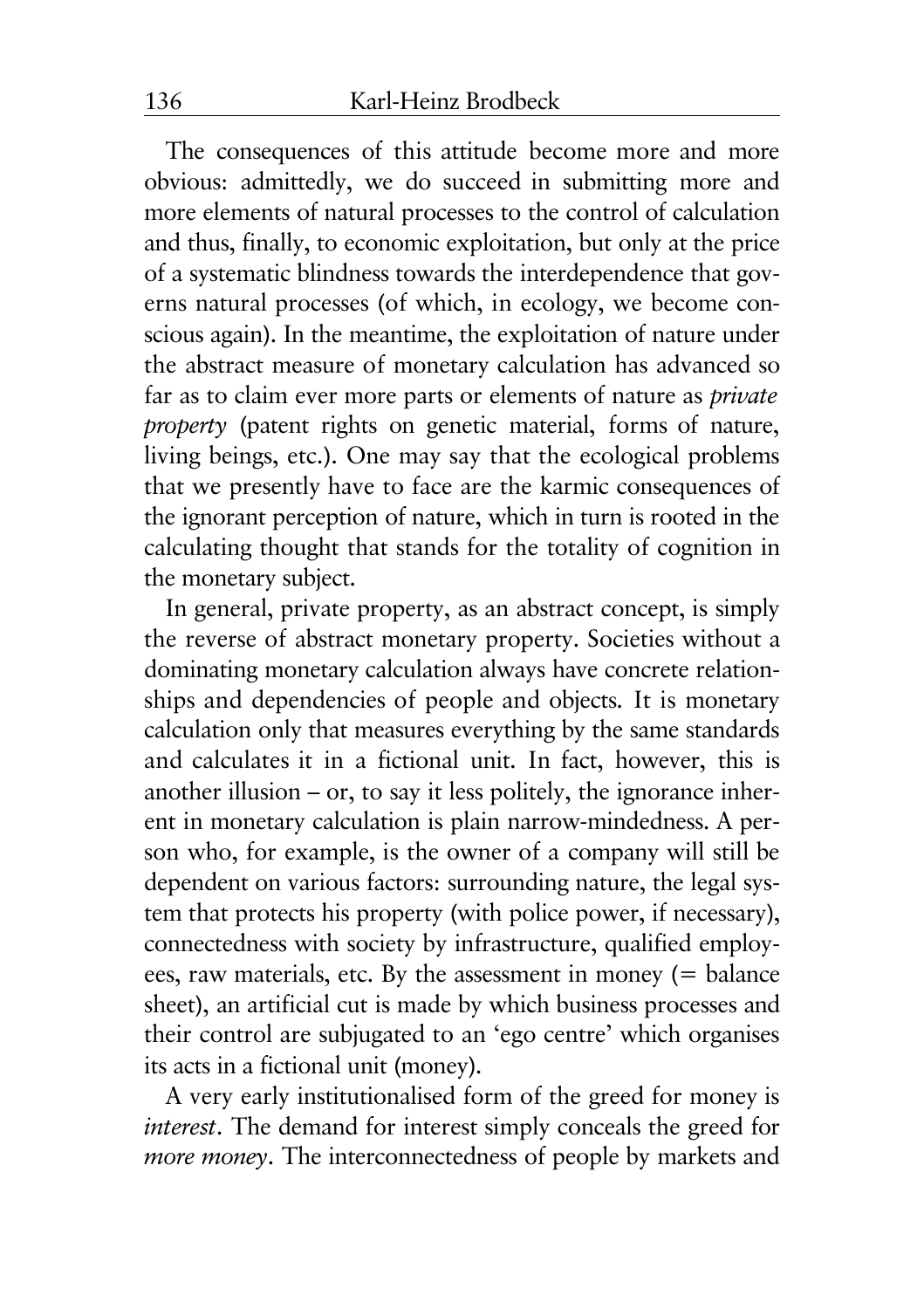monetary calculation is used and also presumed; while at the same time it is *abused*, when the connectivity of the division of labour succeeds in creating hoarded up money or lends money out for the purpose of demanding *more money* than the lent amount from the debtors. In ancient times, this form of interhuman exchange was morally banned in general. Buddha even regarded the mere taking of money as a danger and forbid the Sangha to do so. In Islam, the taking of interest is prohibited, but not exchange; in Judaism, the taking of interest among 'brothers' is forbidden, but allowed to take from strangers. In Christianity, a strict prohibition of usury or the taking of interest was valid for almost two thousand years; but first Calvinism and later also Catholicism adapted to the advancing capitalism and permitted the taking of interest.

# **The Reality of Economic Illusion: the Suffering of the Many**

Today, the institutionalised greed for money has become so widespread that ignorance has taken on a planetary dimension. Globally, financial markets dominate almost every other spheres of life. Companies increasingly submit to shareholders' interests. The simple maximization of profits has been pushed into the background by the *performance* of securities (assets). Money itself has assumed an almost unlimited abundance of forms: in addition to the actual money of the central banks and besides bonds and securities, many forms of derivatives have come into existence. In response to this, central banks have recently been compelled to abandon the definition and control of a 'money supply' to a large extent.

The results stemming from this form of socialisation generated by money are no secret. The interdependence of humans and nature on this planet is not being transformed by discourse,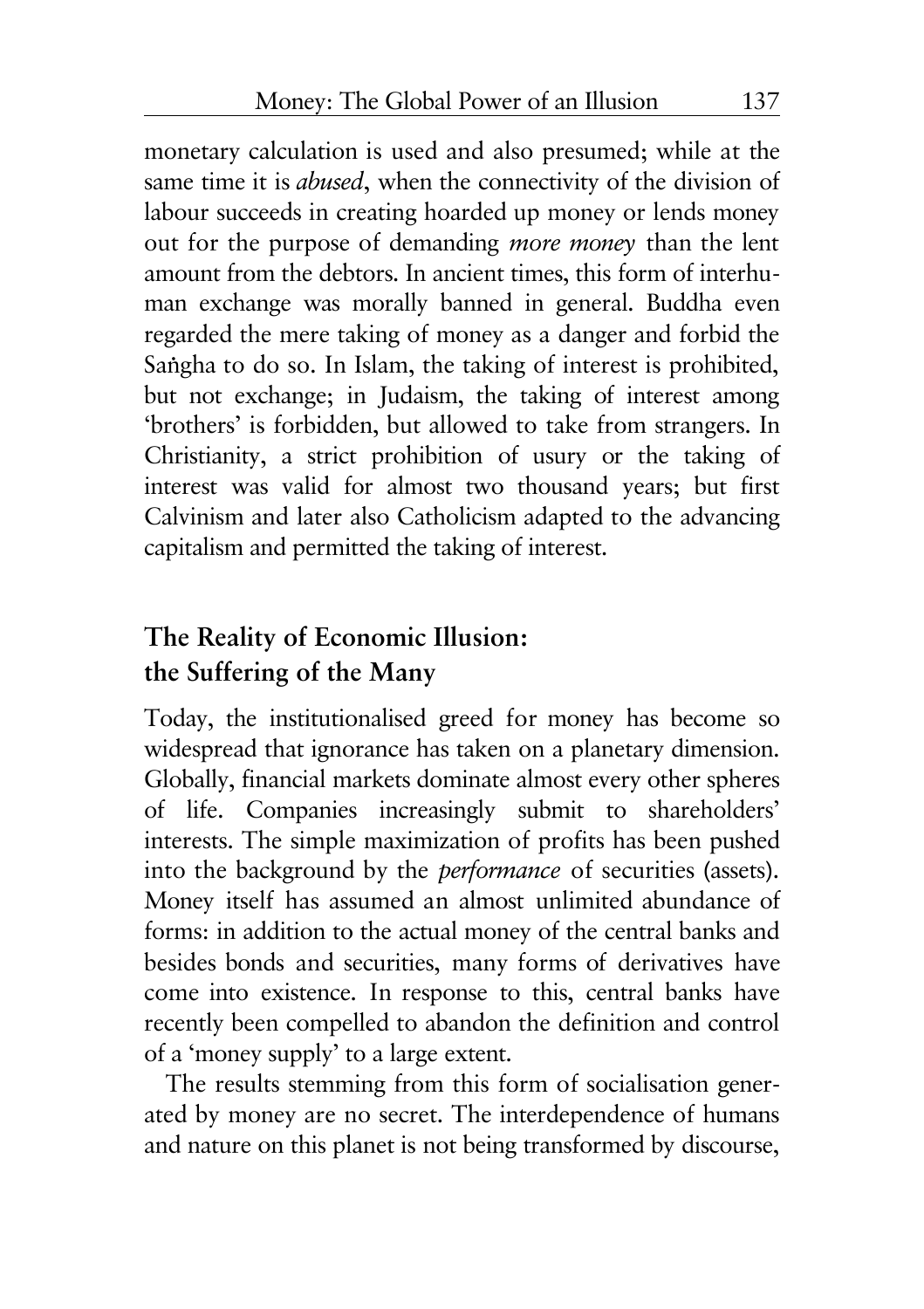sensible planning, the balancing of needs and the possibilities to satisfy them into some tangible action, governed by compassion. On the contrary: global relations are mainly based on the abstract weighing of monetary values which at the same time compete with each other as national currencies and repeatedly trigger off exchange rate turbulences. All property claims, however, are measured in monetary values and defended against each other in economic competition. In these processes, the ego can take many forms that are social as well, which extends to nationalism or collective egoism. Consequently, economic competition is increasingly fought out as a competition of states and armed forces.

For most people, the consequences are devastating. Here are just a few references: The global *distribution* of monetary income is extremely unequal, and this gap is ever growing wider. 'An analysis of long-term trends in world income distribution (between countries) shows that the distance between the richest and poorest country was about 3 to 1 in 1820, 11 to 1 in 1913, 35 to 1 in 1950, 44 to 1 in 1973 and 72 to 1 in 1992.'<sup>30</sup> The gap is also widening within the developed countries: 'The wealthiest nation on Earth has the widest gap between rich and poor of any industrialized nation.'<sup>31</sup> If it is not countries but persons, the picture is still darker: 'The richest 5 percent of the world's people have incomes 114 times those of the poorest 5 percent.'<sup>32</sup> Of the 2.2 billion children worldwide, one billion lives in poverty. According to information provided by UNICEF, 27,000 children starve each day; and there is a deadly shortage of the most fundamental necessity, clean drinking water: 'Access to water for life is a basic human need and a fundamental human right. Yet in our increasingly prosperous world, more than 1 billion people are denied the right to clean water

<sup>&</sup>lt;sup>30</sup> Human Development Report 1999, 38.

<sup>&</sup>lt;sup>31</sup> The Corporate Planet. 1997.

<sup>32</sup> World distribution. 2007.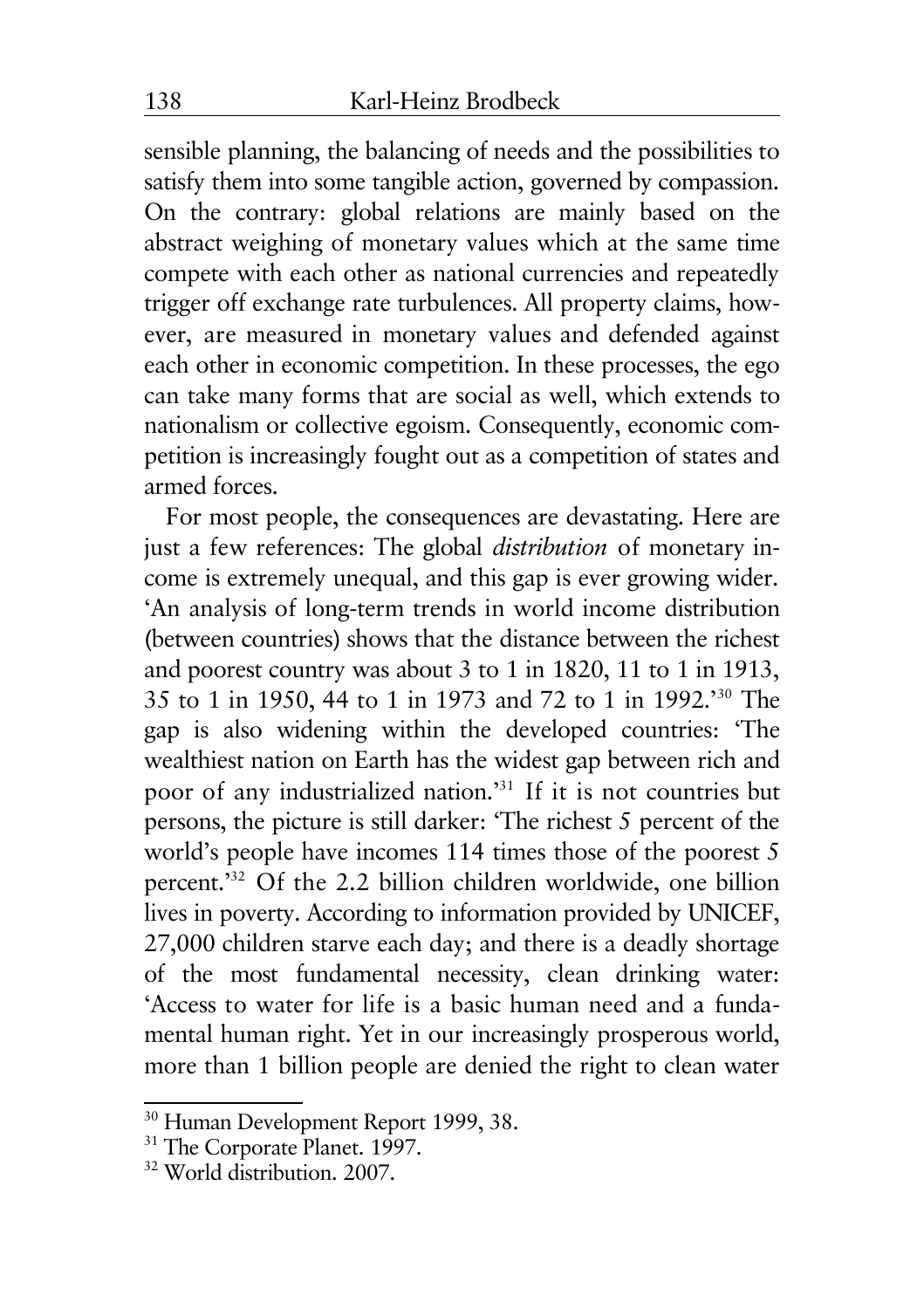and 2.6 billion people lack access to adequate sanitation. These headline numbers capture only one dimension of the problem. Every year some 1.8 million children die as a result of diarrhoea and other diseases caused by unclean water and poor sanitation.'<sup>33</sup>

*At the same time*, however, there are now sufficient technological, agricultural and economic means to end this global misery. According to UNO, worldwide foodstuff production could feed 12 billion people. While 2.4 billion people have to live on less than 1.25 US dollar per day,<sup>34</sup> worldwide 1.34 billion US dollar were spent on armament in 2008 for one year (of which the U.S.A. alone spent 550 billion). This amount would be sufficient to more than double the income of two thirds of the world population. Even a small proportion of it would be enough to provide clean drinking water, sufficient education and primary health care for everyone all over the world. For this calculation, luxury consumption was not considered, for example 105 billion US dollar spent in Europe alone for alcoholic beverages, 50 billion for cigarettes, or 17 billion for perfume in Europe and the U.S.A.<sup>35</sup>

This shows clearly that it is not a shortage of resources that generates global poverty, which increasingly leads to widespread poverty in the developed countries, too. The suffering on this planet is conditioned by the specific organisation of our society, based as it is on illusory forms of thought, and gives a special, 'modern' form to the three poisons of greed, hatred and ignorance. People experience the reality created by themselves by these illusory forms of thought on the basis of monetary cal-

<sup>&</sup>lt;sup>33</sup> Human Development Report 2006, V.

<sup>&</sup>lt;sup>34</sup> 'By the new measurements (recalibrated at \$ 1.25 a day, KHB) 1.4 billion people are living in extreme poverty – more than one-quarter of the population of developing countries.' Worldbank, Poverty data: A supplement to World Development indicators 2008, 1.

<sup>35</sup> Source: http://www.globalissues.org/TradeRelated/Facts.asp (26 November 2007).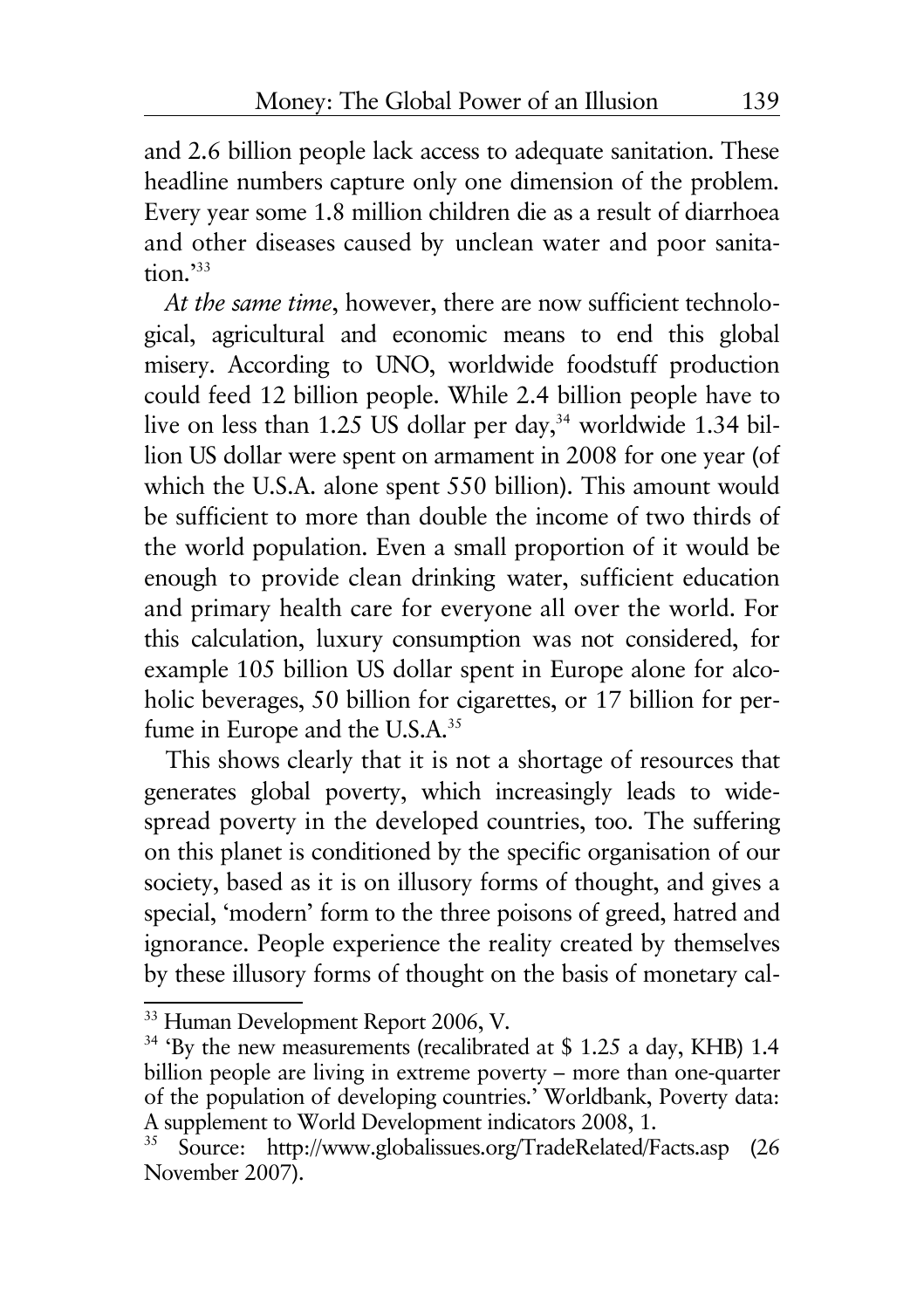culation as an alien force. They give a fictive nature of 'self' to the deceptive form of their interdependence by way of the markets in the manifold forms of monetary competition. They bow down before something they are creating themselves as a global delusion; and, in the atomised form taken by their ego-process, in the deceptive shape of monetary calculation, repeated by billions of people, they are driven into illusory ideas and poisoned motivations, ranging from everyday aggression to hatred in its national or religious shape which, at present, takes its toll in 14 wars all over the world <sup>36</sup>

The Buddhist diagnosis that the actions of humans are based on *ignorance* (PÉli: *avijjÄ*, Sanskrit: *avidyÄ*), and that from this ignorance, becoming manifest in the three poisons, unwholesome actions will follow, becomes breathtakingly visible if it is applied to economic processes. What is feared as a global, practical constraint, or as an alien force, is created by people themselves. What is more, they create this on the basis of wrong thinking. Delusion as a global process reproduces itself with fatal consequences. Ignorant thought, which – as it is said in the already mentioned first verse of the Dharmapada – is followed by suffering 'like the wheel that follows the foot of the ox', is not a product of an *individual*. The Buddha's teaching would be misunderstood if we took ignorance to be the product of an 'ego'. Rather the ego itself is interdependently produced as an ignorant process, for which the *forms of thought* play an important role.

# **The Challenges of Engaged Buddhism**

The great teachers of Nālandā and those traditions that followed them saw it as their most noble task to expose and criticize contemporary systems of thought *as processes of ignorance*.

<sup>36</sup> SIPRI 2008.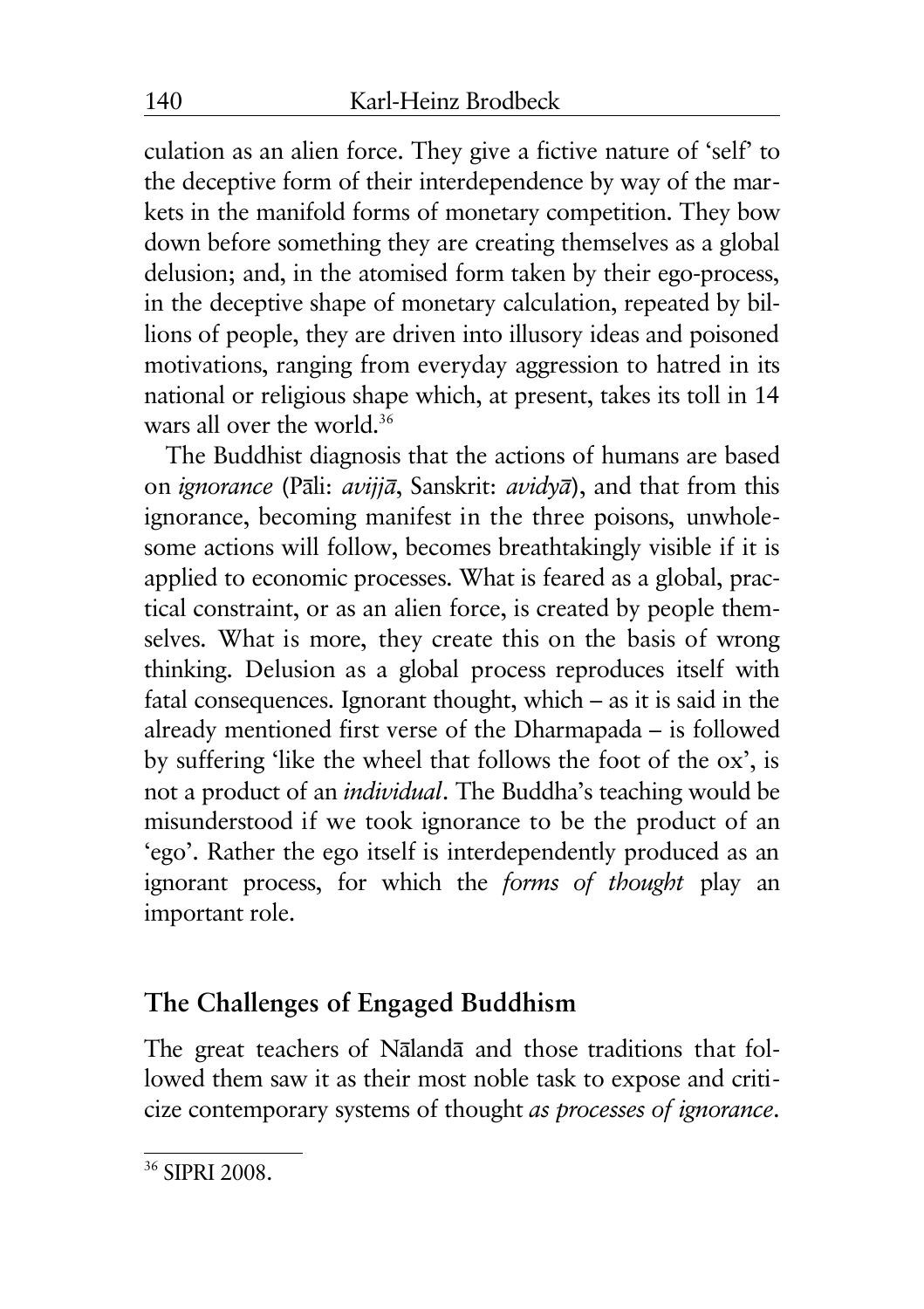Whereas, in the first five centuries in India, these were many other philosophical systems, scholastic interpretations of the Abhidharma or extreme assertions within the Buddhist schools, in modern times the forms of thought have multiplied. Of these, the most important system of thought, which provides the basis of the reproduction of the deceptive views of economy and society and is communicated in schools, universities and (most of) the media, is modern economics. A Buddhist economics, schooled in Buddhist logic and the Madhyamaka, faces the challenge to realize anew, with respect to the ignorant forms of thought of present times, what Nāgārjuna, Candrakīrti, Asanga, Dignāga, Dharmakīrti and others achieved in their own times with respect to the then prevailing systems of thought.

Thus, to my way of understanding it, Engaged Buddhism faces *two* challenges which, however, arise from one common realization: on one hand the task of the critique of forms of thought which necessarily result in suffering (because they are based on the illusion of an I and a substantial self); on the other hand the practice of compassion by which interdependence is immediately experienced and raised into the individual consciousness as a practical task.

In the spirit of the second issue, many initiatives have already developed from Engaged Buddhism:<sup>37</sup> Buddhists engage themselves in social movements, in the peace movement, for women's and children's rights, they support the ecology movement, etc. Yet, these are mostly more distant effects of a basically ignorant attitude in economy. If this ignorance is to be identified in its core, Engaged Buddhism faces the great challenge of uncovering the roots of this ignorance. Here, Buddhists must not shrink from criticising the dominant sciences – with clarity as to the subject, but always benevolently and mildly with respect to persons.

<sup>37</sup> Cf. Queen and King 1996; 2005; http://www.buddhanetz.org.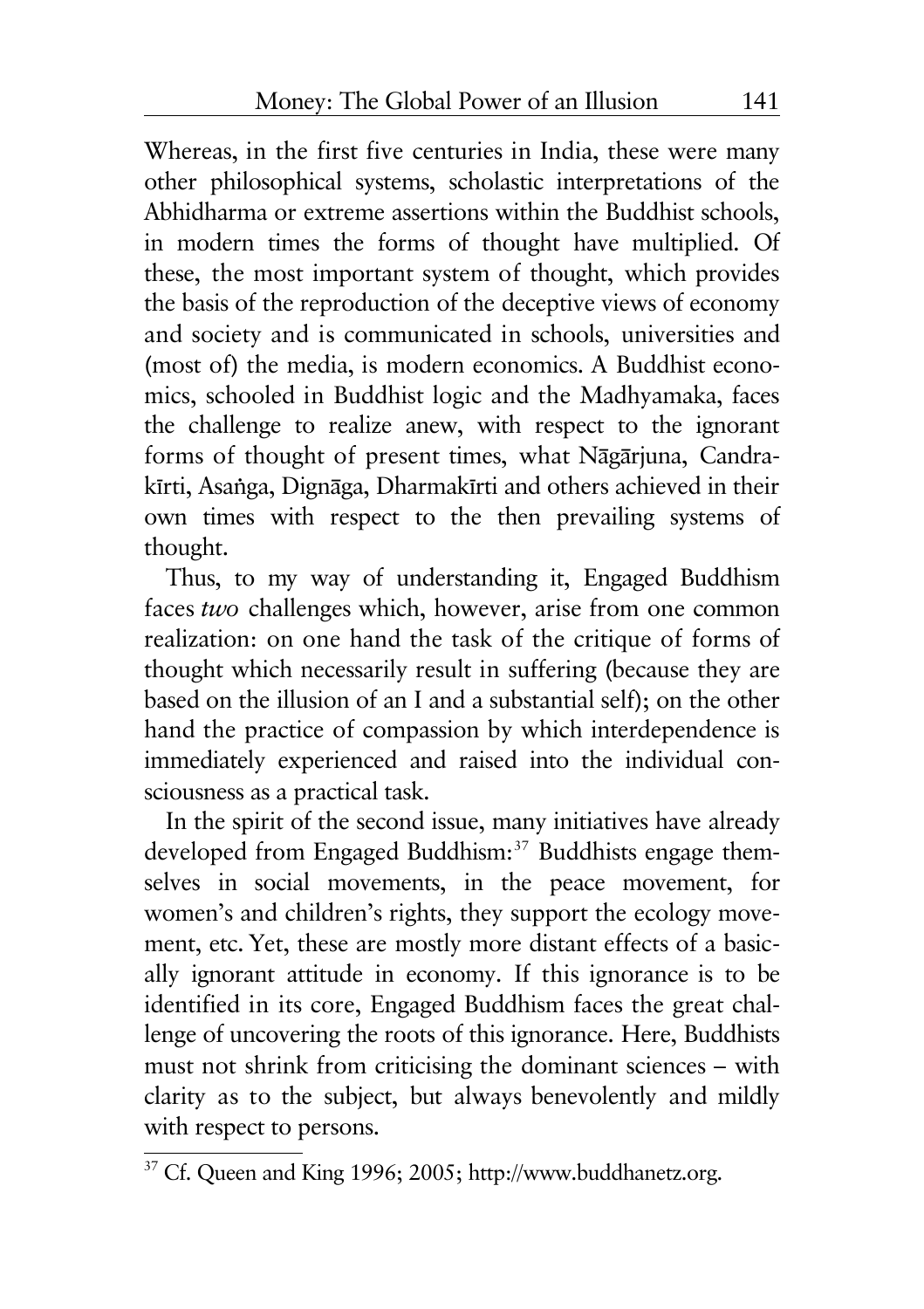From the realization of the emptiness of all phenomena because of their interdependence, all those forms of thought may be critically identified in as much as they all introduce a substance as their means of justification. In economy, this is the thesis of *homo oeconomicus*, which proceeds on the assumption of independent egos and from which the market is construed, whereby this egoism is ideologically justified as 'rational action'. Here as well, the form of deception can be identified that is based on the assumption of independent entities that are worshipped as 'the monetary value' or 'the market'. Economists who claim that the laws of the market are quasi natural laws tend to assume a totalitarian attitude. Obeisance towards the market is demanded, as in Friedrich A. von Hayek with his claim that it is 'the function of *prices* to tell people what they should do.'<sup>38</sup> It is prices that are put in a position to tell us what to do. It is not sensible and compassionate women and men who harmonize their decisions and actions, but an anonymous mechanism is placed in this position, which will be used by few to their own advantage – with the already mentioned result of extreme global inequality and poverty.

It is really the abstract, ignorant form of money which rules the world markets and, as stated by economists, mankind should blindly follow its command. Compassion is even stigmatised as a severe vice by the market purists. Ayn Rand speaks of 'the virtue of selfishness'<sup>39</sup> . Market processes would only be hindered from efficiently exerting their function by 'the persistence of instinctual feelings of altruism and solidarity<sup>140</sup>. Through egoist interests and without consulting anyone, a natural law is expected to be revealed, a thought which is among the core principles of classical economics and political theory: '[…] the laws of commerce, which are the laws of nature, and

<sup>38</sup> Hayek 1996, 272.

<sup>&</sup>lt;sup>39</sup> Rand 1964.

<sup>40</sup> Hayek 1989, 64.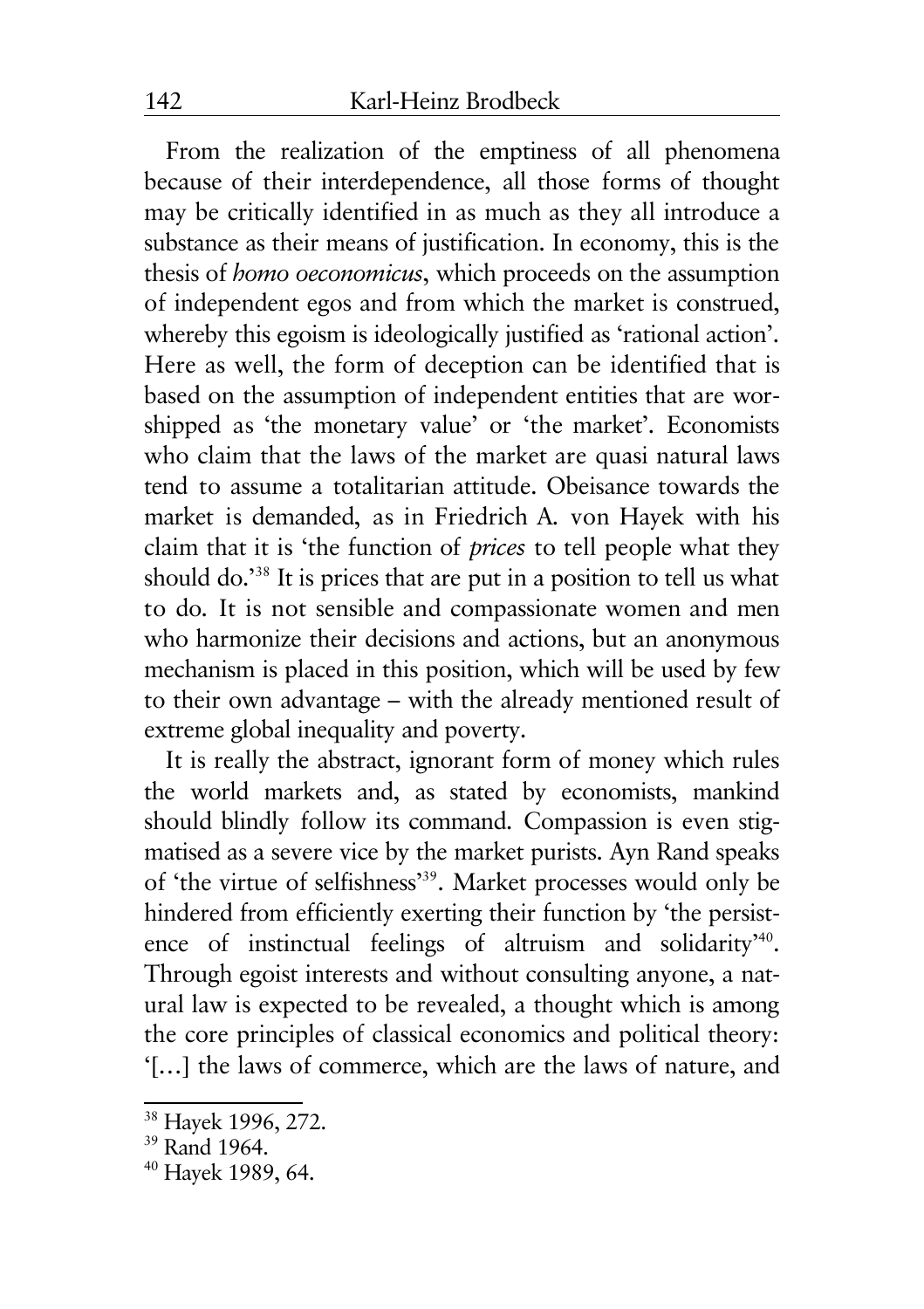consequently the laws of God'<sup>41</sup> . Here it becomes also obvious that Buddhism has to formulate its criticism as a non-theistic religion, at least in an *ontological* sense. All ideas of this kind reveal themselves to be, by their internal contradictions, mistakes in reasoning. There is no individual substance of an I, nor is there any 'super-subject' hidden behind the object that could endow them with a substantial validity. Furthermore, compassion and altruism are a highly rational attitude of Buddhist analysis and practice that is to be trained by cognition and meditation practice, but certainly not an 'instinctual feeling' of an earlier stage of the development of mankind, as it is for Hayek.

A typical feature of modern sciences that can be observed for the markets and for money is the tendency to regard human life and the mind, or spirit, as a mere object that is ruled by practical constraints; this characteristic can also be observed in almost any science that concerns itself with human beings or with the human body. Psychology reduces anything happening in the mind to neurological processes; neurosciences reduce their explanations to a biological, chemical, and physical basis; and biology reduces life to chemical components. At an early stage of their development already, economy and sociology have reduced mental processes to class relations, market processes or the interaction of egoist decisions. The traditional models of the economy express themselves in terms of mechanics and render homage to a pronounced mathematical physicalism.<sup>42</sup> Already the *method* of these sciences of man is, in its *logical form*, a *privation* of compassion: the fellow creature is an object of scientific manipulation by *incentives*, but not a living being with emotions and a mind. In all these attempts to analyse human mind in its mechanical causes, an ideological imposition is concealed, wherein the pressure imposed by the markets or states on people is taken to be 'natural'. In this context it is of

<sup>41</sup> Burke 1999, 81.

<sup>42</sup> Vgl. Mirowski 1989; Brodbeck 2009.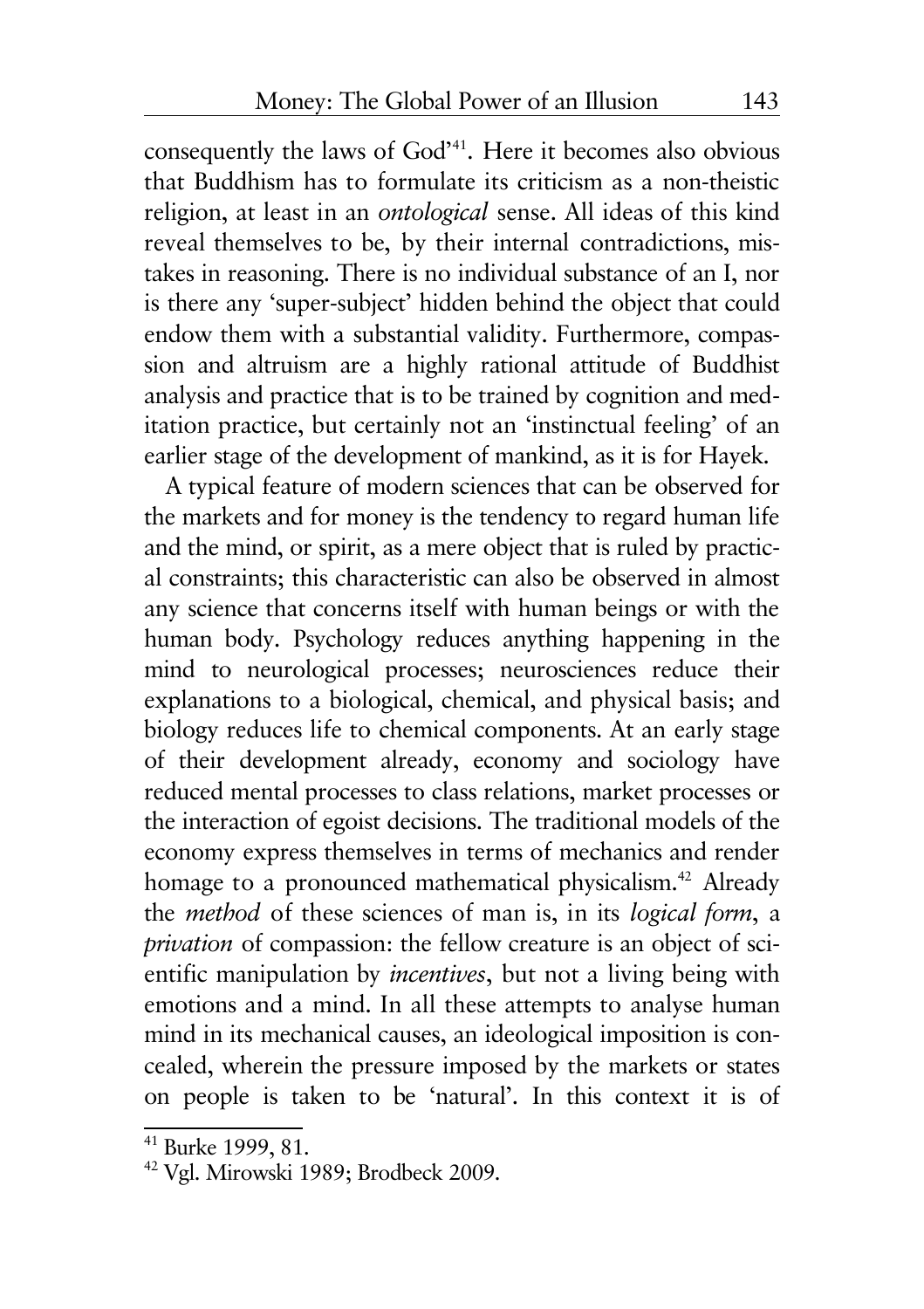particular importance to reveal the manifold misjudgements and wrong conclusions that make up this fundamental attitude towards human thought and action. This task emphasises again the central insight of Buddhist tradition, namely that into our unwillingness to take responsibility for our own actions, and that the reductionist replacement of them by social, psychological, neurological or genetic mechanisms fundamentally obscures the possibilities of the human mind.

That is why Engaged Buddhism has not only the task of advocating and practicing compassion with other women, men, and other living beings and a protective way of relating to nature, but also will unfold its power only when the *mental reasons* for the condition of our planet are seen and the forms of thought at their root are scrutinized. One must not be discouraged by the fact that, indeed, a science that has been awarded Nobel prizes will be put to the test. Rather, the argumentative power of the tradition of Nālandā may be taken as a permanent example and inspiration for the making of such analyses.

## **Bibliography**

- Alexandrin, G., 1993. Elements of Buddhist Economics. *International Journal of Social Economics* 20.2, pp. 3-11.
- Anguttara Nikāya, Numerical Discourses of the Buddha. Selected and translated by Nyānaponika Thera and Bhikkhu Bodhi. Maryland 1999 = New Delhi: Vistaar Publications, second printing 2001.
- Brodbeck, K.-H., 2001. Die Jagd nach dem Schein. *Ethik Letter* 2, pp. 2-9.
- Brodbeck, K.-H., 2002. *Buddhistische Wirtschaftsethik*. Aachen: Shaker.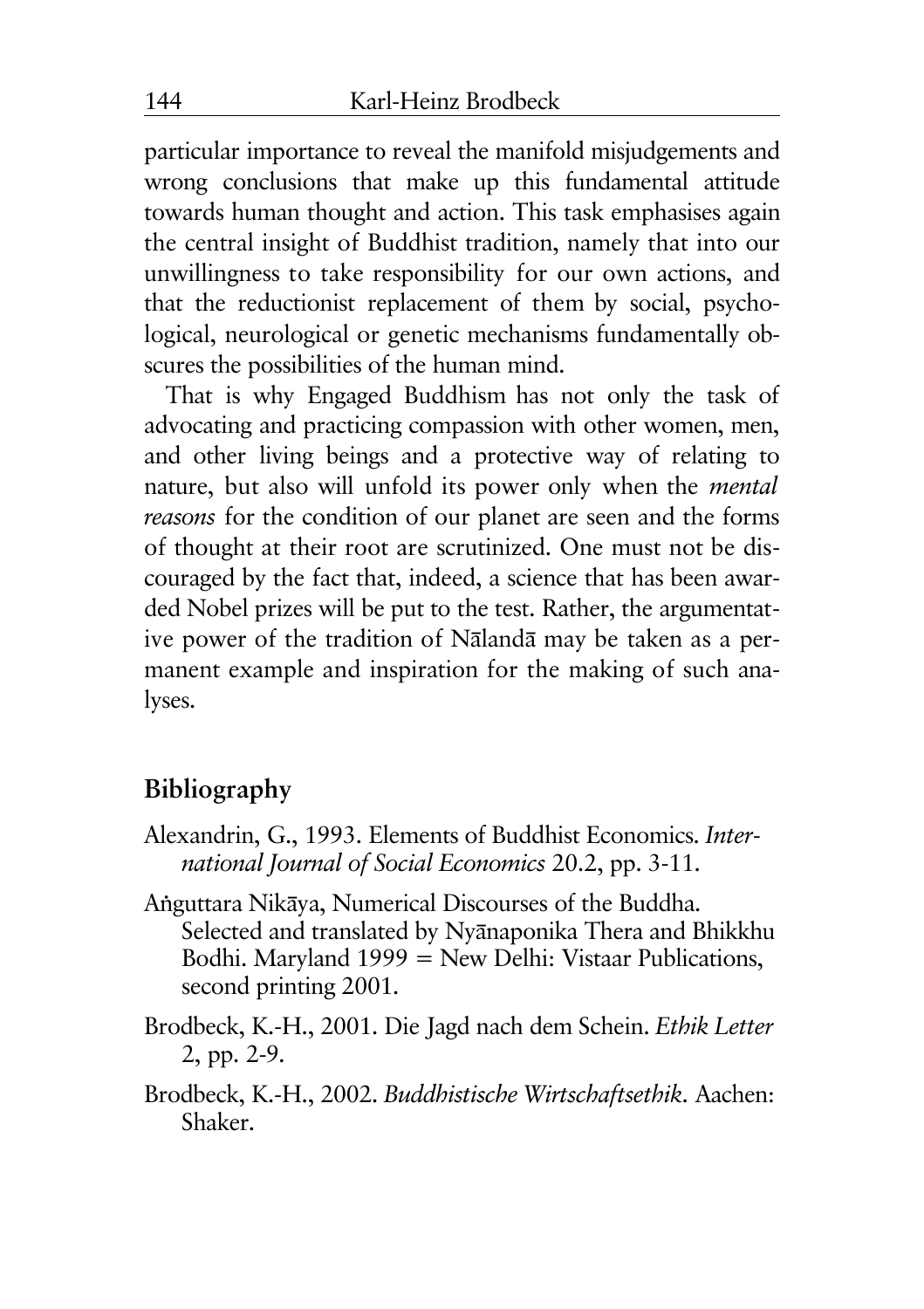- Brodbeck, K.-H., 2002a. *Der Zirkel des Wissens.* Aachen: Shaker.
- Brodbeck, K.-H., 2002b. Warum Prognosen in der Wirtschaft scheitern. *praxis-perspektiven* 5, pp. 55-61.
- Brodbeck, K.-H., 2006. Die globale Macht des Geldes. *Buddhismus aktuell* 4, pp. 6-9.
- Brodbeck, K.-H., 2009. Die fragwürdigen Grundlagen der Öko*nomie*. 4. Aufl., Darmstadt: Wissenschaftliche Buchgesellschaft.
- Brodbeck, K.-H., 2009a. *Die Herrschaft des Geldes. Geschichte und Systematik.* Darmstadt: Wissenschaftliche Buchgesellschaft.
- Burke, E., 1999 [1774-1795]. *Select Works of Edmund Burke: Miscellaneous Writings*. Indianapolis: Liberty Fund.
- Cheng, H., 1991. *Empty Logic. Madhyamika Buddhism from Chinese Sources*. Delhi: Motilal Banarsidass Publishers.
- Della Santina, P., 1986. *Madhyamaka Schools in India.* Delhi: Motilal Banarsidass Publishers.
- Friedman, M., 1953. *Essays in Positive Economics.* Chicago: University of Chicago Press.
- Hakamaya, N., 1997. Critical Philosophy versus Topical Philosophy. In: *Pruning the Bodhi Tree*. Ed. by J. Hubbard, P. L. Swanson, 56-80. Honolulu: University of Hawai'i Press.
- Harvey, P., 2000. Bibliography on Buddhist Ethics. *Journal of Buddhist Ethics* 7; http://www.buddhistethics.org/7/harvey001.html (November 24<sup>th</sup> 2007).
- Hayek, F. A. von, 1989. *The Fatal Conceit: The Errors of Socialism*. London: Routledge.
- Hayek, F. A. von, 1996. *Die Anmaâung von Wissen*. Tébingen: J.C.B. Mohr.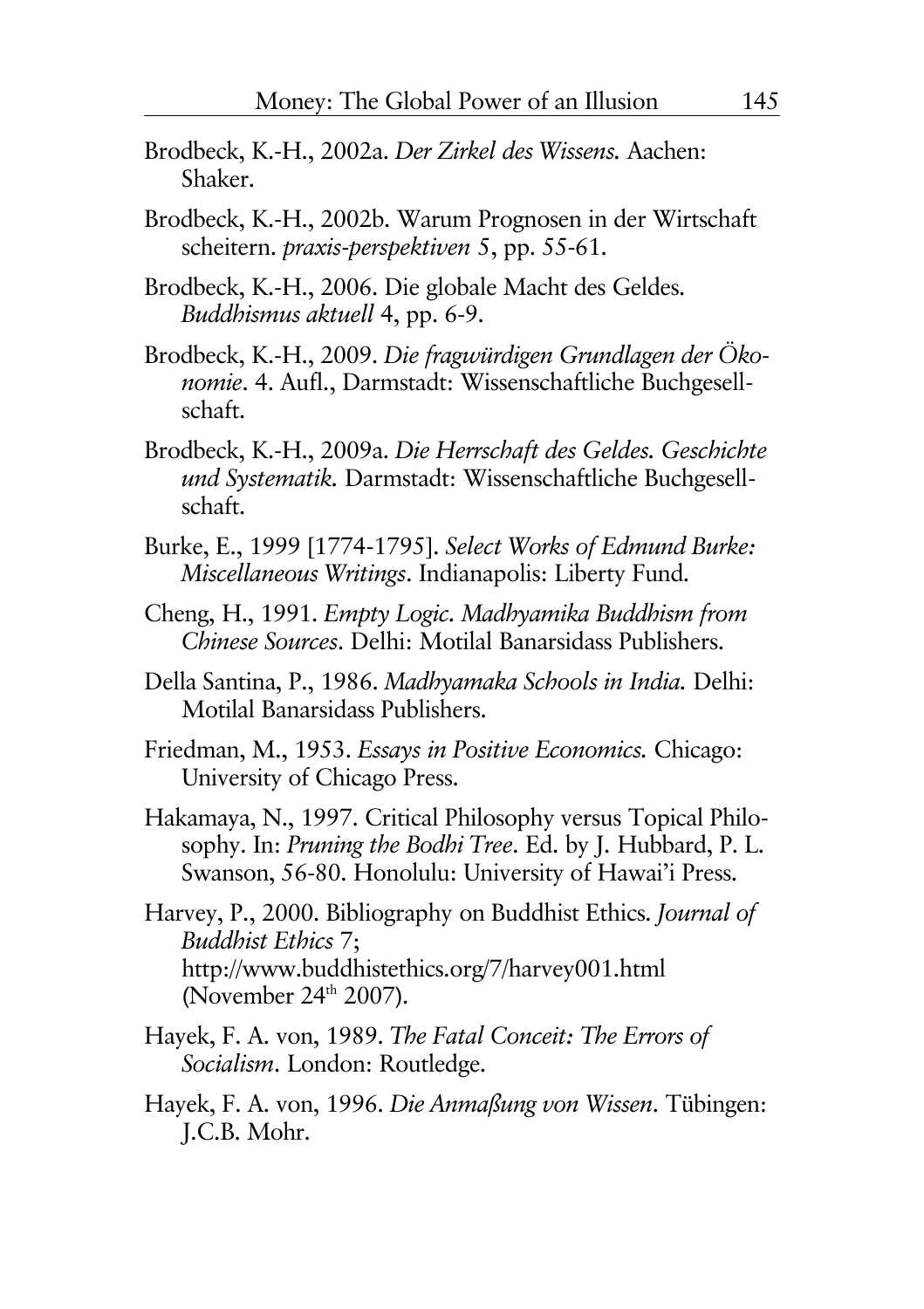- Hobbes, T., 1962 [1655] On the body [= De corpore], In: The English Works of Thomas Hobbes of Malmesbury. Ed. by William Molesworth, reprint: Aalen (Germany): Scientia, 1962 (= London: John Bohn, 1839), Vol. I.
- Hopkins, J., 1983. *Meditation on Emptiness*. London: Wisdom Publications.
- Hubbard, J. and P. L. Swanson (eds.), 1999. *Pruning the Bodhi Tree. The Storm over Critical Buddhism*. Honolulu: University of Hawai'i Press.
- Human Development Report, 2006. New York: United Nations Development Programme.
- Human Development Report, 1999. New York / Oxford: Oxford University Press.
- Hume, D., 1826. The Philosophical Works. Vol. III. Edinburgh.
- King, S. B., 1991. *Buddha Nature*. New York: State University of New York Press.
- King, S. B., 2005. *Being Benevolence. The Social Ethics of Engaged Buddhism*. Honolulu: University of Hawai'i Press.
- Knapp, G. F., 1921. *Staatliche Theorie des Geldes*. Munich / Leipzig: Duncker & Humblot.
- Leonardo Pisano [= Leonardo of Pisa, called Fibonacci], 2003. Fibonacci's Liber Abaci [1202]. A Translation into Modern English of Leonardo Pisano's Book of Calculation. Ed. by Laurence Sigler. New York: Springer.
- Lindtner, C., 1997. *Master of Wisdom.* Cazadero: Dharma Publishing.
- Loy, D., 1991. Buddhism and Money. In: *Buddhist Ethics and Modern Society: An International Symposium*. Ed. by C. W. Fu and S. A. Wawrytko, 297–312. New York: Greenwood Press.
- Marx, K., 1967 [1867]. *Capital.* Vol. I. Moscow: Progress Publishers.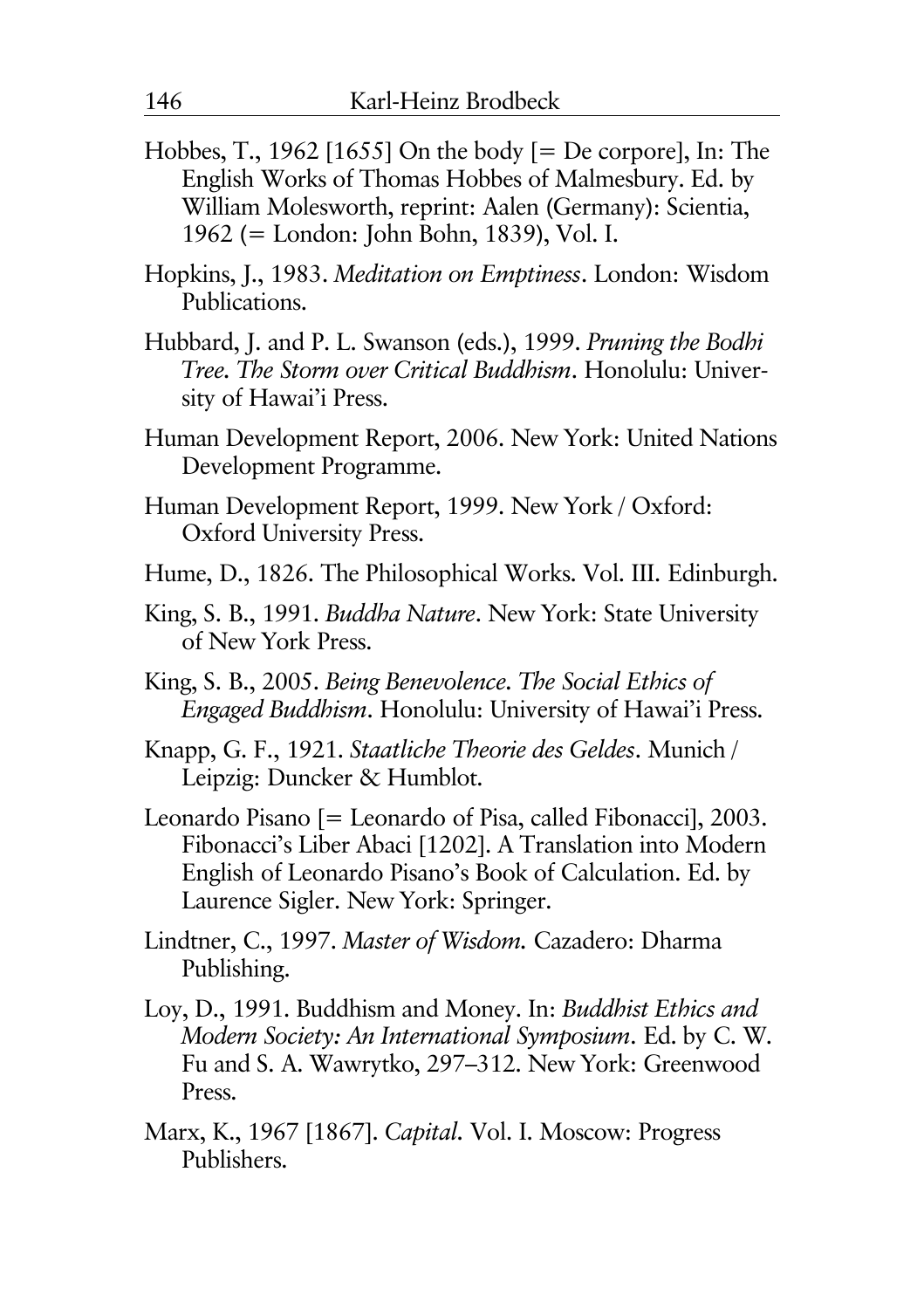- Menger, C., 1892. On the Origins of Money. *Economic Journal* 2, pp. 239-255.
- Mirowski, P., 1989. *More Heat than Light. Economics as Social Physics, Physics as Nature's Economics*. Cambridge: Cambridge University Press.
- Mises, L. von, 1940. *Nationalökonomie*. Geneva: Philosophia Verlag.
- Mises, L. von, 1966. *Human Action*. 4<sup>th</sup> edition. San Francisco: Fox & Wilkes.
- Murti, T. R. V., 1980. *The Central Philosophy of Buddhism*. London: Unwin Paperbacks.
- Nāgārjuna, 1998. *Vigrahavyāvartanī*, Ed. by K. Bhattacharya. Delhi: Motilal Banarsidass Publishers.
- NyÄnaponika Thera / Bhikkhu Bodhi (transl.), 1999. *see above* Anguttara Nikāya, Numerical Discourses ...
- Nyānatiloka / Nyānaponika, 1984. Anguttara Nikāya. Transl. [into German] by NyÄnatiloka, revised and ed. by NyÄnaponika. Vols. 1-5. Freiburg i. Br. (Germany): Aurum.
- Payutto, P.A., 1994. *Buddhist Economics A Middle Way for the Market Place*. Bangkok: Buddhadhamma Foundation.
- Pettit, J. W., 1999. *Mipham's Beacon of Certainty*. Boston: Wisdom Publications.
- Plato, 1935. The Republic [Politeia]. Books VI-X. Transl. by Paul Shorey, London: William Heinemann.
- Queen, C. S., and S. B. King (eds.), 1996. *Engaged Buddhism*. New York: State University of New York.
- Rand, A., 1964. *The Virtue of Selfishness.* New York: Signet.
- Ruegg, D. Seyfort, 1981. *The Literatur of the Madhyamaka School of Philosophy in India.* Wiesbaden: Otto Harrassowitz.